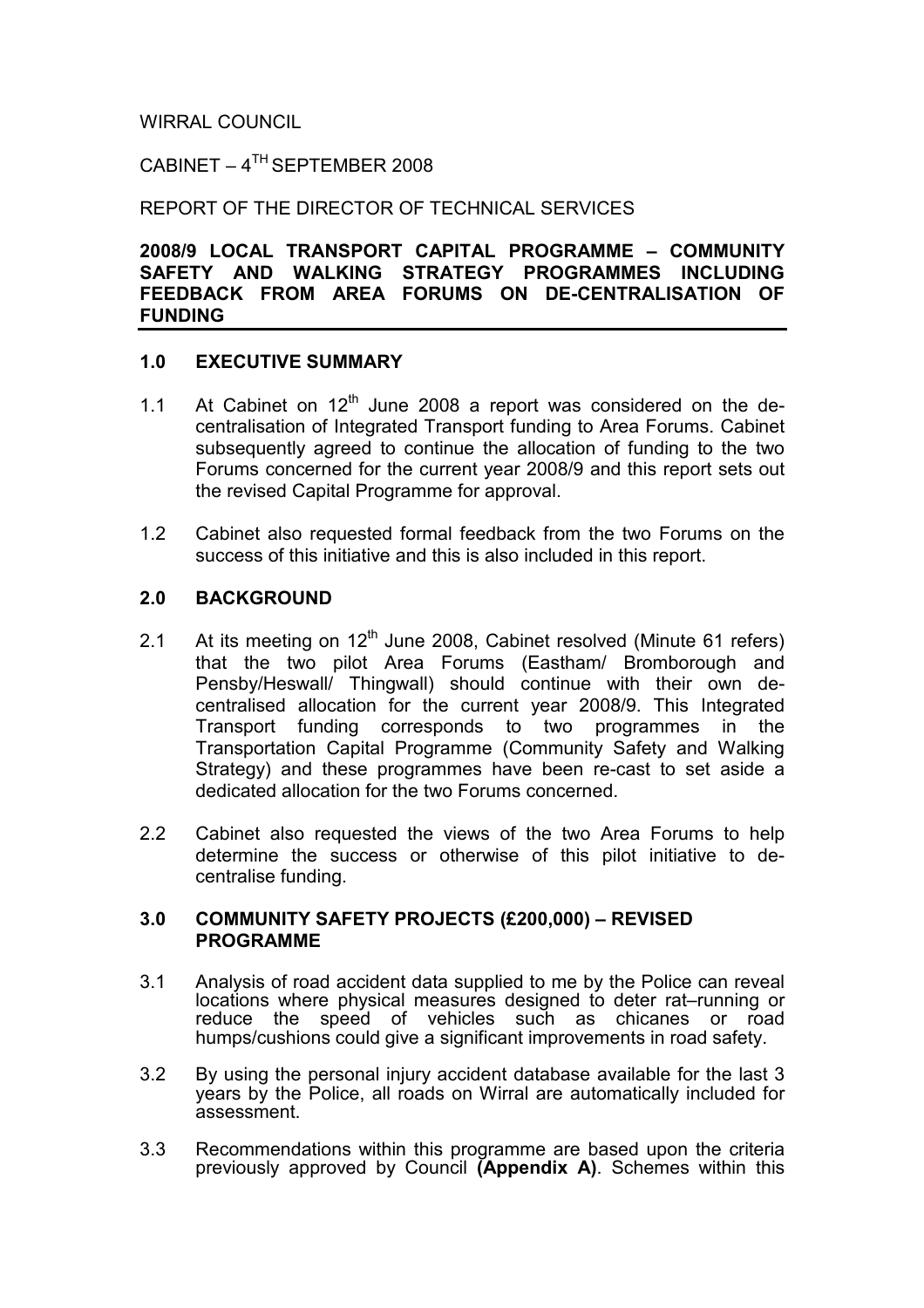programme are specifically designed to address personal injury accidents that are susceptible to speed reduction measures. Other factors, such as emergency services' routes and the proximity of schools, are also taken into account.

#### 3.4 Speed Reduction Measures - £160,000

- 3.4.1 Appendix B (Table 1) lists the schemes that I recommend to Cabinet be undertaken as physical speed reduction schemes.
- 3.4.2 The reserve list Appendix B (Table 2) identifies areas which currently meet the criteria and could be progressed if any recommended scheme is found to be not viable upon further detailed investigation, or be completed for less than the indicated cost.
- 3.4.3 Petitions for traffic calming that have been received and given consideration since I last reported to Committee are listed in Appendix B (Table 3). They do not offer any personal injury accident saving and have not been prioritised for action.

#### 3.5 'Drive Accidents Down To Zero' – £22,000

- 3.5.1 This Community Safety Project Initiative was launched during 2007/8. Run in conjunction with Merseyside Police using community volunteers to monitor and report inappropriate speed, a signage and media marketing campaign to 'Drive Accidents Down To Zero' was introduced in seven initial target areas as a means of influencing motorists behaviour and perception of speed in residential areas.
- 3.5.2 Further suitable areas will be identified for consideration during 2008/9 that will utilise the signing used within the original seven target areas. Additional signing, including where appropriate vehicle actuated signing, will be utilised on the same basis to complement and enhance each area initiative. It is my intention to report more fully on the initiative to a future meeting.
- 3.5.3 This allocation excludes the two pilot Area Forums that have their own funding (see section 3.6).

#### 3.6 Area Forum Allocation – £18,000

3.6.1 Contribution to the £33,000 allocation required for the two pilot Area Forums (Eastham/Bromborough and Pensby/Heswall/Thingwall) - £16,500 per Forum.

## 4.0 WALKING STRATEGY (£240,000) – REVISED PROGRAMME

4.1 The following programmes comprising of pedestrian signal controlled crossings, dropped kerb crossings, pedestrian refuges, pedestrian signing and public rights of way, are proposed to encourage walking through better environments where it safe and attractive to do so. The programmes have been determined against agreed Council criteria and take account of ideas for schemes from Local Area Forums and through receipt of petitions.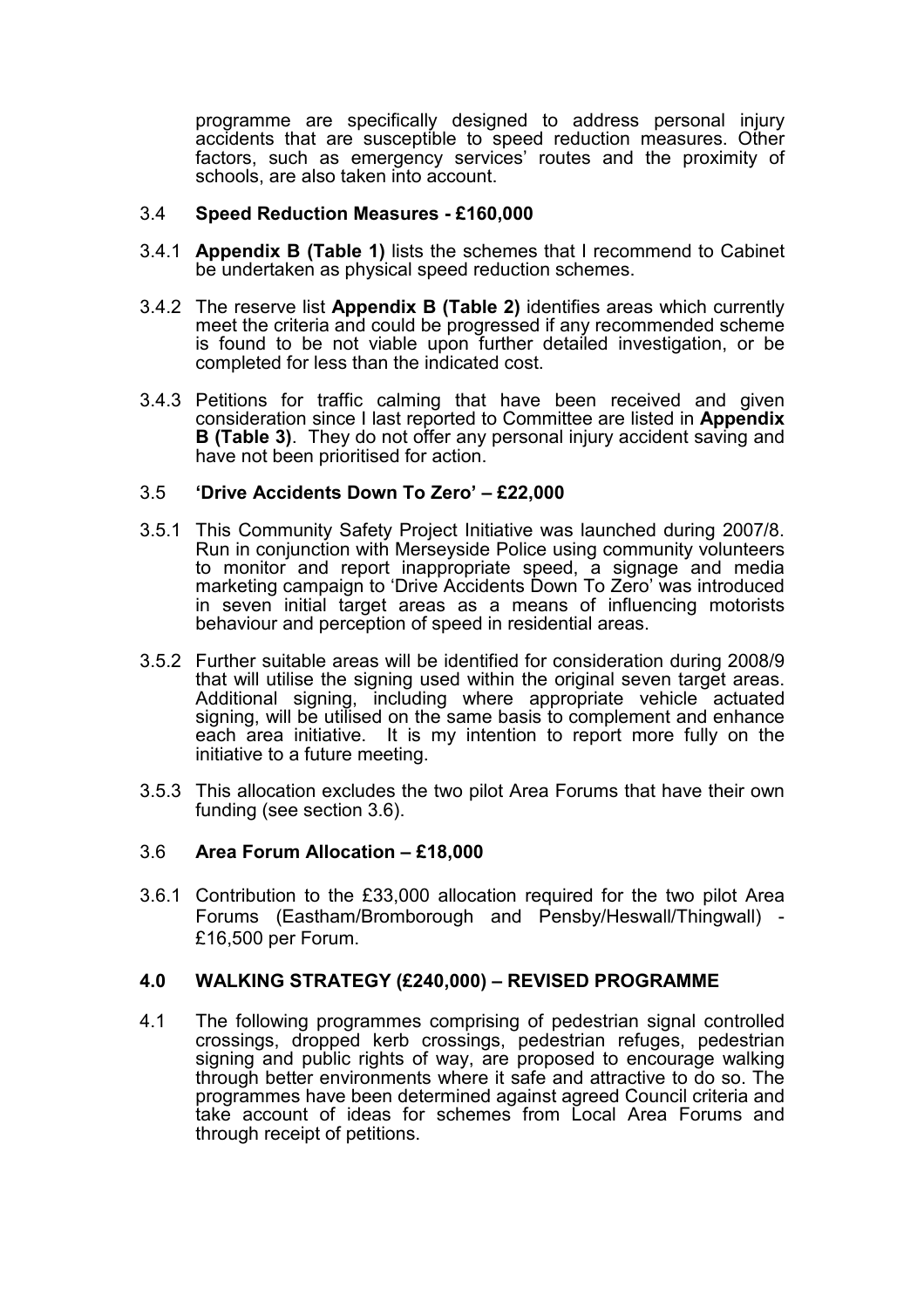4.2 The Walking Strategy deals with the following specific programmes and recommends works/allocations for each of the following headings:<br>Sub – block<br>Allocation  $Sub - block$ 

| Pedestrian Signals (Puffin Crossings)                    | £150,000  |
|----------------------------------------------------------|-----------|
| <b>Pedestrian Dropped Crossings</b>                      | £ 35,000  |
| Pedestrian Central Refuges, Footways, Radii Improvements | £ 30,000  |
| <b>Pedestrian Audit Improvements</b>                     | £10,000   |
| <b>Area Forum Allocation</b>                             | £15,000   |
|                                                          | £ 240,000 |

## 4.3 Pedestrian Signals (Puffin Crossings) - £150,000

4.3.1 The following Borough-wide Puffin Crossing programme was approved by Cabinet on 12 June 2008 (Minute 63 refers).

| Location                                  | <b>Allocation</b> | <b>Comments</b>                                                 |
|-------------------------------------------|-------------------|-----------------------------------------------------------------|
| Laird Street, Birkenhead                  | £78,000           | 100% funding from this<br>programme                             |
| Irby Rd (Girls school ent')               | £51,000           | 50% match funding from<br>SRTS programme<br>for<br>£102k scheme |
| Old Chester Rd (nr Union   £21,000<br>St) |                   | Contribution to<br>£82k<br>scheme with remainder<br>from LSS    |
|                                           | Total   £150,000  |                                                                 |

## 4.4 Pedestrian Dropped Crossings - £35,000

- 4.4.1 The dropped kerb-crossing programme has been developed and undertaken in consultation with Wirral Information Resource for Equality and Disability (WIRED). Locations identified for treatment are those with high pedestrian movements, links between residential areas and services such as shopping centres, health centres, libraries etc. The opportunity is also taken within the footway reconstruction programme to introduce dropped kerbs at junctions etc.
- 4.4.2 Appendix C lists the requests for the provision of dropped crossings, which it is recommended, is prioritised for action in consultation with WIRED. Any specific locations raised directly by WIRED during Any specific locations raised directly by WIRED during consideration will also be assessed during these consultations. The provision of a single dropped crossing facility costs in the region of £750 and it will not be possible to address all requests.
- 4.4.3 This programme excludes the two pilot Area Forums that have their own funding (see Section 4.7).

#### 4.5 Pedestrian Central Refuges, Footways, Radii Improvements - £30,000

4.5.1 Although these schemes are relatively modest, they do have significant benefits for pedestrians. Through this programme it has in the past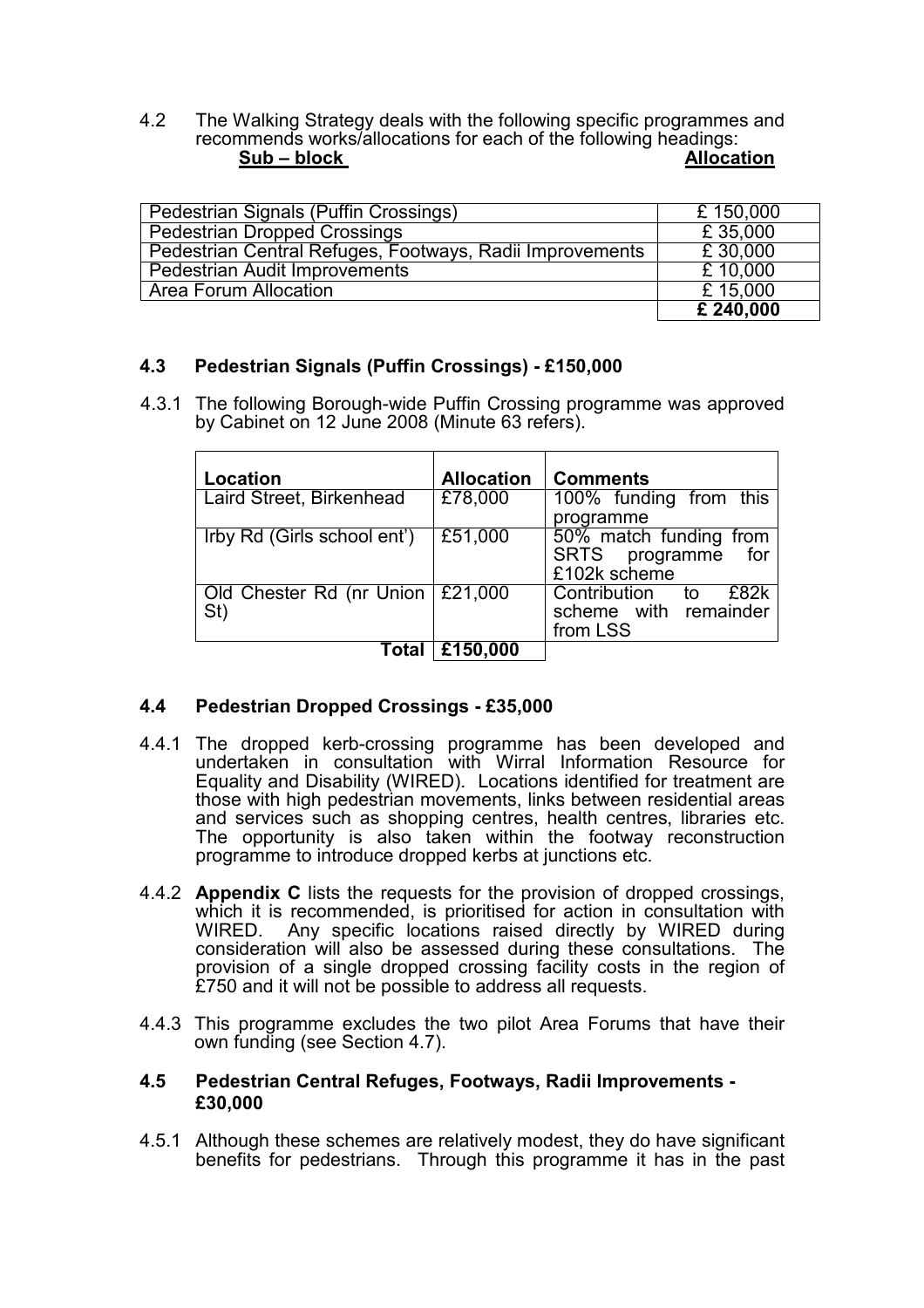also been possible to provide pedestrian refuges at a number of sites where formal signalised crossings were not justified.

- 4.5.2 My proposals are based upon investigations into the benefits for pedestrians, personal injury accidents and consideration of site constraints.
- 4.5.3 **Appendix D** lists my proposals as well as requests for works carried forward from previous years together with new requests received since I last reported on this programme. These have been assessed and prioritised for action where appropriate.

#### 4.6 Pedestrian Audit Improvements - £10,000

- 4.6.1 A series of audits will be undertaken to identify impediments to pedestrians at key locations and a programme of improvements will be identified, prioritised and implemented.
- 4.6.2 This allocation may also be used to complement the public transport network in liaison with Merseytravel, for instance improved signposting to transport facilities.

## 4.7 Area Forum Allocation - £15,000

4.7.1 Contribution to the £33,000 allocation required for the two pilot Area Forums (Eastham/Bromborough and Pensby/Heswall/Thingwall) - £16,500 per Forum.

## 5.0 PILOT AREA FORUMS – CONSULTATION FEEDBACK

- 5.1 As requested by Cabinet on  $12<sup>th</sup>$  June 2008, officers attended the July meetings of the two pilot Area Forums to advise that Integrated Transport funding will continue for 2008/9 and to formally request the views of the Forums on the success of the initiative.
- 5.2 To capture the views of the Forums in an effective manner, a suggested questionnaire of six standard questions was distributed to elected Members and designated Forum community representatives for potential use.
- 5.3 Overall, nine responses (eight questionnaires and one written response) were received from these elected Members and community representatives capturing the views of the two Forums and these responses are detailed in Appendix E.
- 5.4 These responses can be summarised as follows:
	- In all cases projects were chosen by members of the Forum.
	- Elected Members and designated Forum community representatives were responsible for decision making and for one Forum a special meeting was required to make decisions due to timescale constraints.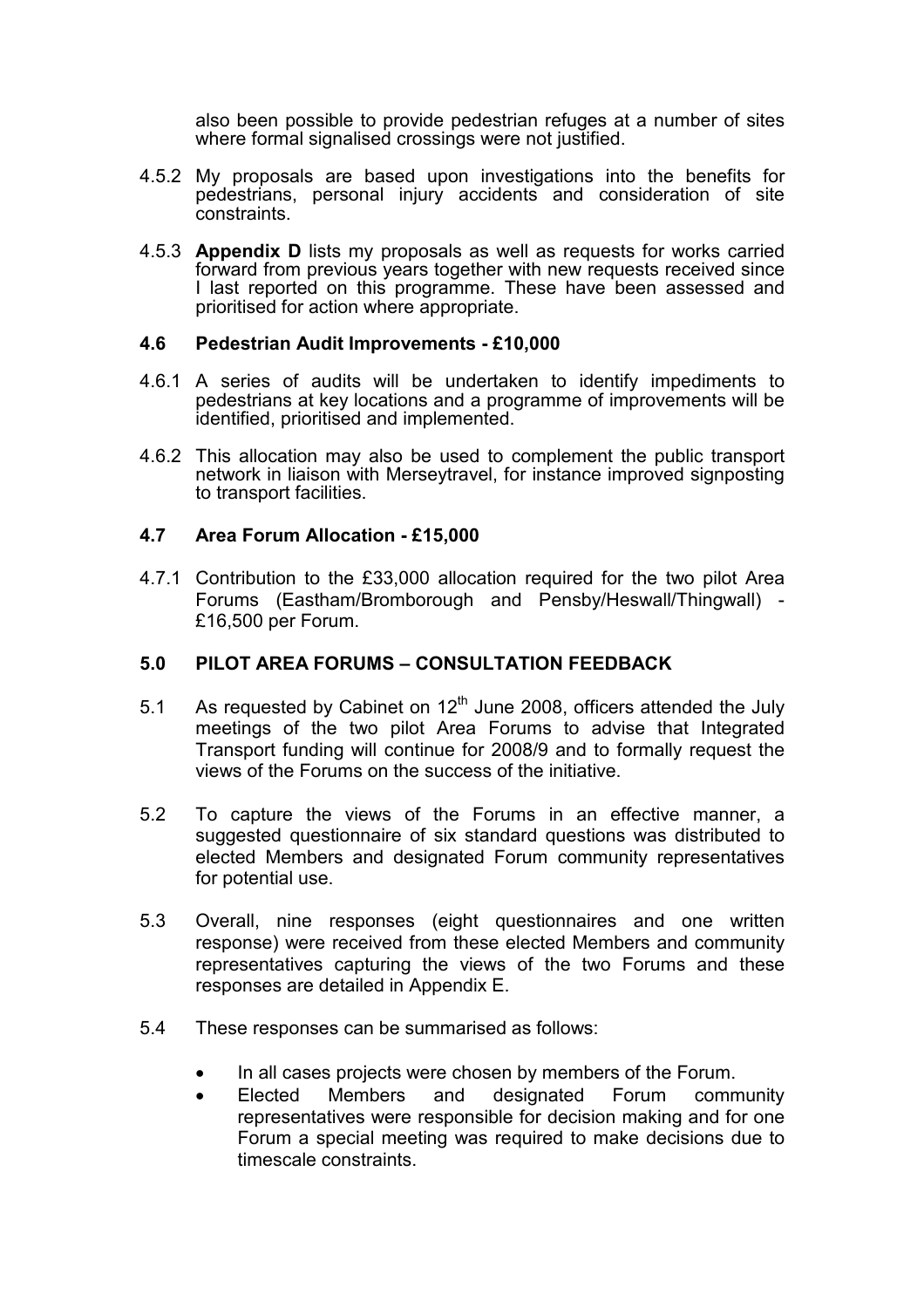- Six out of nine responses (all from elected Members) explicitly stated that there was a positive effect resulting from the traffic improvements introduced.
- There is a healthy list of suggested schemes for consideration in both Forum areas for the current year 2008/9.
- To improve involvement in decision making, it was suggested that Forum members should produce a draft list of potential schemes as early as possible for consideration at a Forum meeting.
- 5.5 Overall, the response to this pilot initiative has been extremely positive with strong support for this de-centralisation of funding to continue in future years.

## 6.0 FINANCIAL IMPLICATIONS

6.1 The schemes will be financed from the Transport Capital Programme (Community Safety and Walking Strategy allocations) approved by Cabinet on 23 January 2008 (Minute 457 refers).

## 7.0 STAFFING IMPLICATIONS

7.1 Existing staff and consultants, where appropriate, will be used to design, implement and supervise the schemes. Future maintenance will be met from the revenue budget.

## 8.0 EQUAL OPPORTUNITIES IMPLICATIONS

- 8.1 There are no specific ethnic minority, equal opportunities or elderly persons implications arising directly from this report, however the transport strategy which underpins the LTP includes measures to assist the transport needs of all sections of the community.
- 8.2 Wirral's highway and transport proposals consider the needs of people with disabilities and impaired mobility, as set out in the Merseyside Code of Practice on Access and Mobility, which takes full account of the requirements of the Disability Discrimination Act 1995.

## 9.0 PLANNING IMPLICATIONS

9.1 There are no specific Planning Implications arising from this report.

## 10.0 ANTI-POVERTY IMPLICATIONS

10.1 There are no specific Anti-Poverty implications arising from this report.

## 11.0 SOCIAL INCLUSION IMPLICATIONS

11.1 There are no specific Social Inclusion implications arising from this report.

## 12.0 COMMUNITY SAFETY IMPLICATIONS

12.1 Many of the schemes within the identified programmes have positive Community Safety benefits.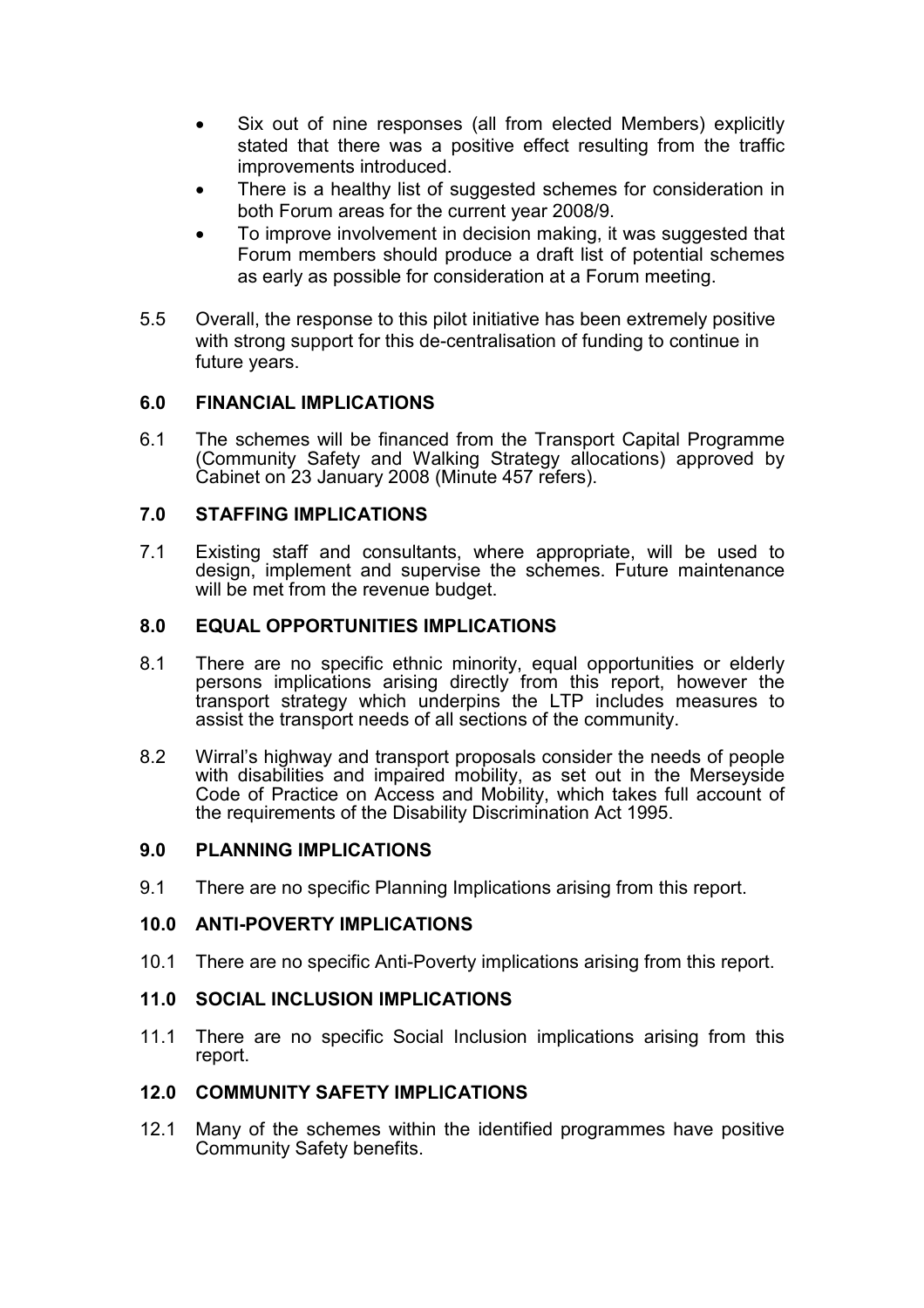## 13.0 LOCAL AGENDA 21 IMPLICATIONS

13.1 A number of schemes will improve safety for vulnerable road users such as pedestrians and cyclists and thereby support the achievement of a sustainable transport strategy based on less reliance upon the private motor vehicle.

## 14.0 LOCAL MEMBER SUPPORT IMPLICATIONS

14.1 The report identifies programmes that have Borough-wide implications.

## 15.0 BACKGROUND PAPERS

15.1 There are no background papers used in the preparation of this report.

#### 16.0 RECOMMENDATION

That

(1) the Community Safety Projects programme as outlined in section 3.0 be approved;

(2) the Walking Strategy programme as outlined in section 4.0 be approved;

(3) the Director of Technical Services be authorised to select suitable alternatives from the reserve list of schemes, in consultation with Party Spokespersons, in the event that it proves impractical to proceed with an approved scheme or unallocated finance becomes available;

(4) the positive consultation feedback from the two pilot Forums and strong support for the continued de-centralisation of funding in future years be noted; and

(5) Officers be requested to consult the remaining nine Forums in the next cycle of meetings to determine if they wish to receive de-centralised funding for 2009/10 based on the success of this pilot initiative.

DAVID GREEN DIRECTOR, TECHNICAL SERVICES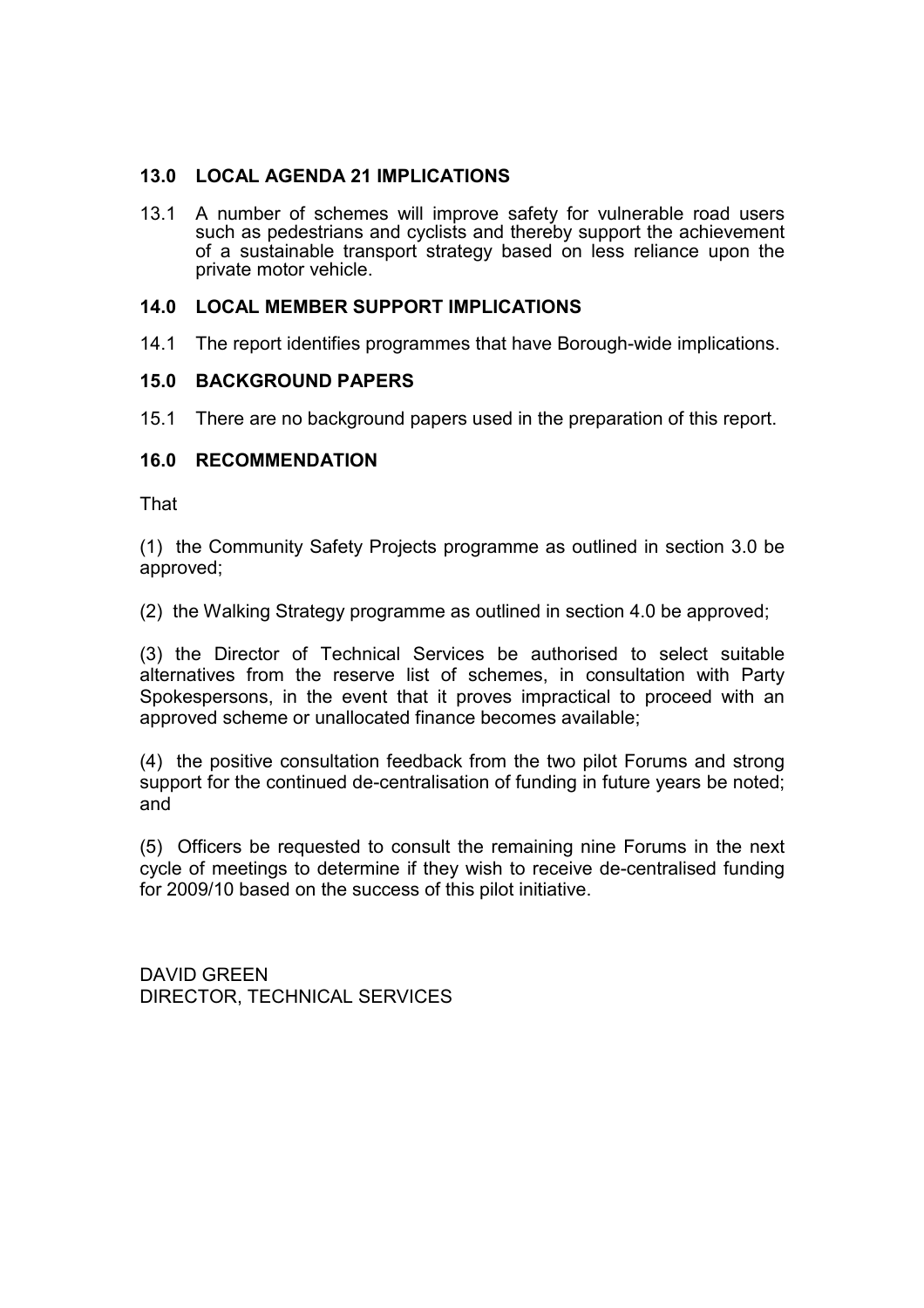#### APPENDIX A

#### TRAFFIC CALMING CRITERIA

Sites will not be considered for physical measures such as vertical or horizontal deflections on emergency services priority routes – unless specific approval can be gained.

Only sites capable conforming to the Highways (Road Humps) Regulations 1996 and current Department of Transport, Local Government and the Regions advice on design and placement of measures will be considered.

Sites must have a personal injury accident record that would be improved by the introduction of traffic calming measures or be adjacent to existing areas where a comprehensive inclusive zone can be implemented.

Traffic calming measures may also be considered in support of specific initiatives, such as home zones; cycling and safer routes to schools where such schemes may not be justified on their existing personal injury accident record.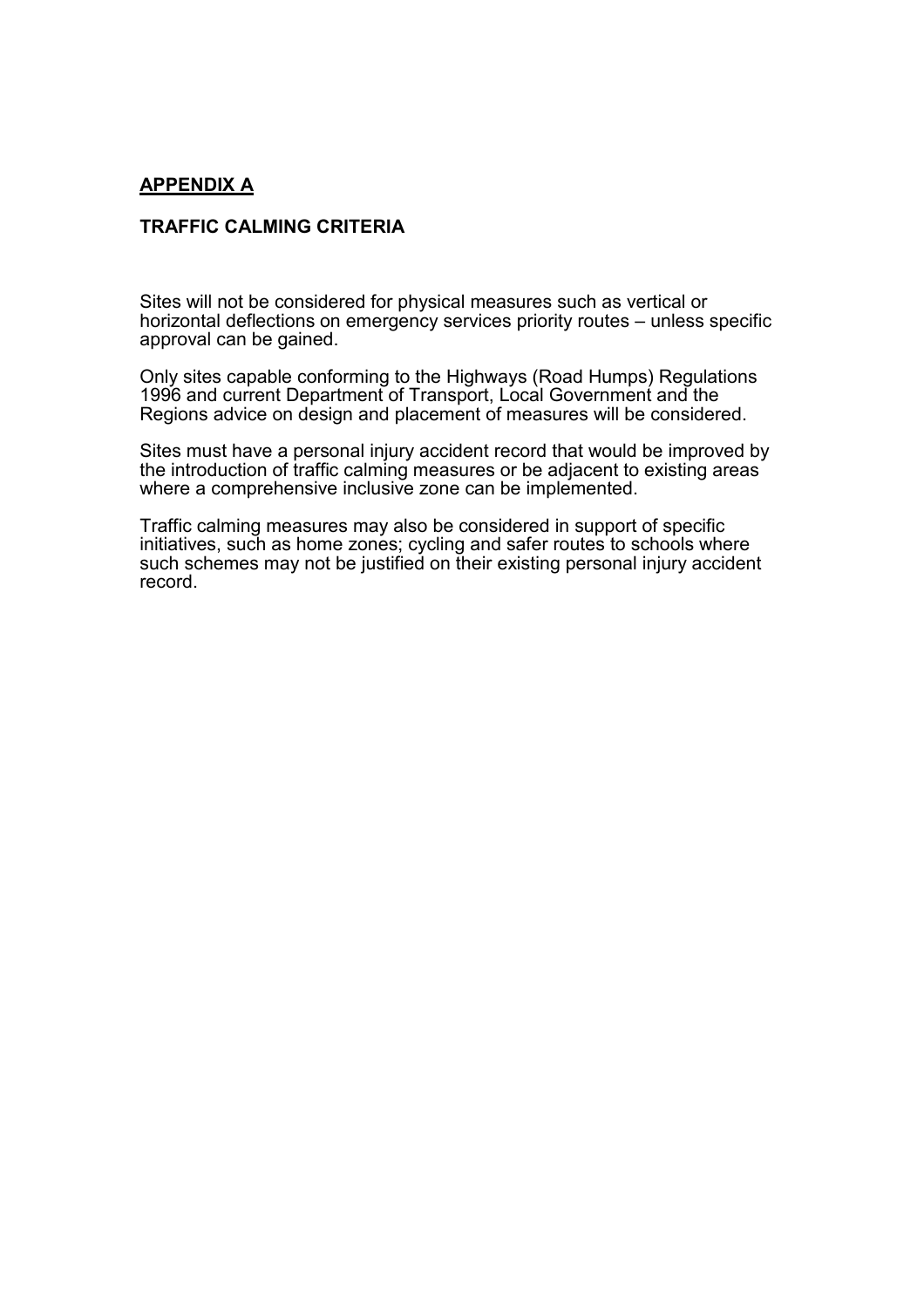## APPENDIX B

#### Table 1 Programme of Speed Reduction Schemes 2008/09

|             |                                                                                               | Total       | Number of          | Length of    | Calculated          | $Est'd^4$ Cost of |
|-------------|-----------------------------------------------------------------------------------------------|-------------|--------------------|--------------|---------------------|-------------------|
| No          | <b>Site</b>                                                                                   | Number      | Susceptible        | Road (to     | Rate of             | Scheme £'s        |
|             |                                                                                               | of $PIA's1$ | PIA's <sup>2</sup> | nearest 50m) | Return <sup>3</sup> |                   |
|             | Berrylands Road Area, Moreton (Moreton West & Saughall Massie Ward)                           | 5           |                    | 2600         | 146%                | 64,000            |
|             | Comprising: Berrylands Rd, Harvest Lane, Flaxhill, Felicity Grove, Berrylands Close, Meadfoot |             |                    |              |                     |                   |
|             | Rd, Bramble Way, Heathmoor Rd, Lingham Lane, Eleanor Rd, Glasier Rd, Bradman Rd,              |             |                    |              |                     |                   |
|             | Lingham Close & Marylands Lane                                                                |             |                    |              |                     |                   |
| $\mathbf 2$ | Cross Lane area, Bebington. (Bebington and Clatterbridge Wards)                               | 4           |                    | 1500         | 130%                | 96,000            |
|             | Comprising: Cross Lane <sup>5</sup> , Langdale Road, Borrowdale Road & Teesdale Road          |             |                    |              |                     |                   |
|             |                                                                                               |             |                    |              | <b>Total</b>        | 160,000           |
|             | Table 2<br><b>Reserve List</b>                                                                |             |                    |              |                     |                   |

| 3 | Farmfield Drive Area, Bidston (Bidston & St James)                                    |   |   | 1300 | 231%         | 27,000  |
|---|---------------------------------------------------------------------------------------|---|---|------|--------------|---------|
|   |                                                                                       |   |   |      |              |         |
|   | Comprising: Farmfield Drive, Ladyfield & Newdales Close                               |   |   |      |              |         |
| 4 | Oteley Avenue Area, Bromborough (Bromborough Ward)                                    |   |   | 2150 | 125%         | 50,000  |
|   |                                                                                       |   |   |      |              |         |
|   | Comprising: Oteley Road, Bradmoor Rd, Dale Ave, Valley Rd, Mainwaring Rd, Forwood Rd, |   |   |      |              |         |
|   | Gratix Rd & Heyes Ave                                                                 |   |   |      |              |         |
| 5 | Eastham Village Road, Eastham. (Eastham Ward)                                         |   | 5 | 1500 | 104%         | 150,000 |
|   |                                                                                       |   |   |      |              |         |
|   | Comprising: Eastham Village Road <sup>5</sup> , Stanley Lane & Church Lane            |   |   |      |              |         |
| 6 | Higher Bebington Road (Bebington Ward)                                                | 3 | 3 | 1050 | 94%          | 100.000 |
|   |                                                                                       |   |   |      |              |         |
|   | Comprising: Higher Bebington Road <sup>5</sup> & Pulford Rd                           |   |   |      |              |         |
|   |                                                                                       |   |   |      | <b>Total</b> | 327,000 |

 $1$ PIA – Personal Injury Accident recorded by Merseyside Police<br>
<sup>2</sup> Accidents which could be saved by the introduction of Speed Reduction

Measures.

<sup>3</sup> Estimated First Year Rate of Return based on potential accident savings.<br><sup>4</sup> Preliminary estimation of cost with no detail or survey work undertaken during 3 year study period. based on length of road.<br><sup>5</sup> Fire Priorit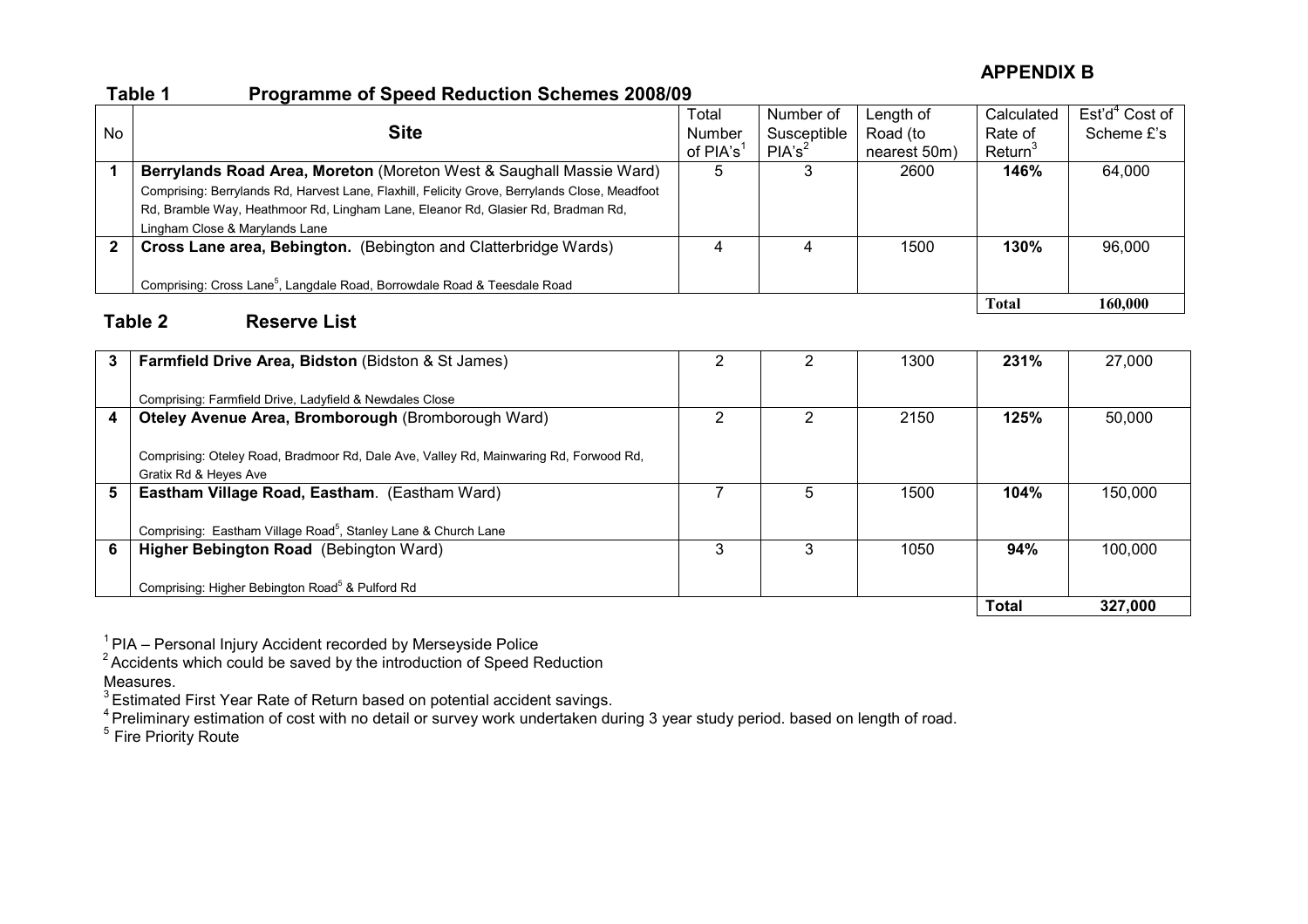## Table 3 Petitions Received for Speed Reduction Schemes

| <b>No</b>    | Location                                                           | Total<br>Number Of<br>PIA's <sup>1</sup> | Number Of<br>Susceptible<br>PIA's <sup>2</sup> | Remarks                                                              |
|--------------|--------------------------------------------------------------------|------------------------------------------|------------------------------------------------|----------------------------------------------------------------------|
|              | <b>Carnsdale Rd, Moreton</b> (Leasowe & Moreton East Ward)         | $\mathbf{0}$                             | $\Omega$                                       | No accident saving to be achieved                                    |
| $\mathbf{2}$ | <b>Ivy Lane, Orchard Rd, Moreton</b> (Leasowe & Moreton East Ward) |                                          | $\mathbf{0}$                                   | No accident saving to be achieved                                    |
| 3            | <b>Wallacre Road, Wallasey</b> (Liscard and Wallasey Wards)        |                                          | $\mathbf{0}$                                   | No accident saving to be achieved                                    |
| 4            | Salacre Lane, Upton (Upton Ward)                                   |                                          | $\mathbf{0}$                                   | No accident saving to be achieved                                    |
| 5            | Hillbark Road, Frankby (Greasby, Frankby & Irby Ward)              |                                          | $\mathbf{0}$                                   | No accident saving to be achieved                                    |
| 6            | <b>Bermuda Road and Area</b> (Moreton West & Saughall Massie Ward) | 3                                        |                                                | Bermuda Rd is a Emergency Services<br><b>Priority Response Route</b> |

<sup>1</sup> PIA – Personal Injury Accident recorded by Merseyside Police during 3 year study period.<br><sup>2</sup> Accidents which could be saved by the introduction of *Speed Reduction Measures*<br><sup>3</sup> Emergency Services Priority Response Rou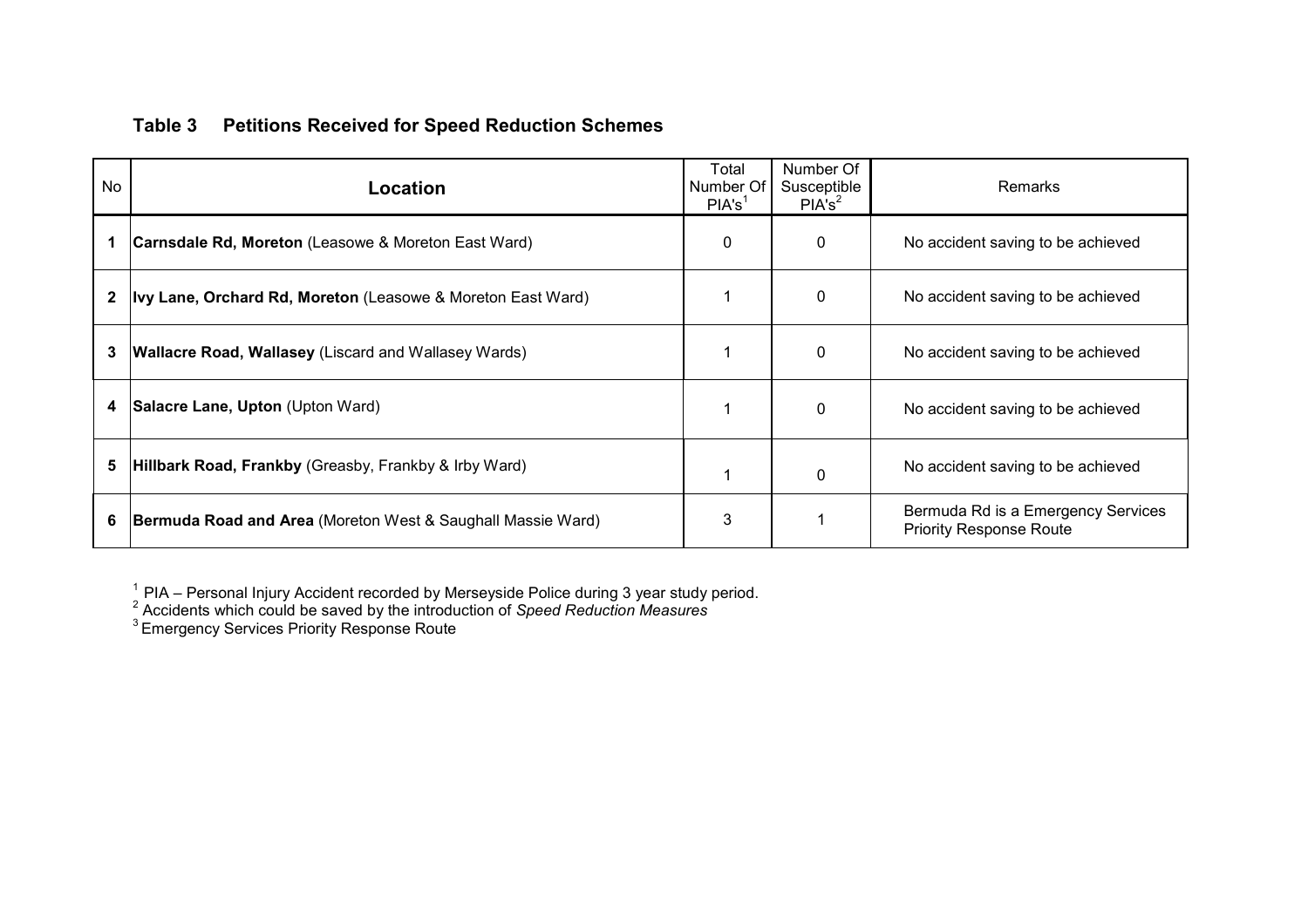## APPENDIX C

## LOCAL TRANSPORT CAPITAL PROGRAMME - 2007/2008:

## AIR QUALITY/ENVIRONMENT – WALKING STRATEGY

## PEDESTRIAN IMPROVEMENTS – PEDESTRIAN DROPPED CROSSINGS

#### PROPOSED

| <b>LOCATION</b>              | Ward                 | Est £   |
|------------------------------|----------------------|---------|
| <b>Various Locations TBD</b> | <b>Various Wards</b> | £50,000 |
|                              | <b>TOTAL</b>         | £50,000 |

## NEW REQUESTS

|                                                                            |                         | No.                                       |
|----------------------------------------------------------------------------|-------------------------|-------------------------------------------|
| <b>LOCATION</b>                                                            | <b>Ward</b>             | Of                                        |
| Broadway @ Kingsway                                                        | Bebington               | <b>Crossings</b><br>$\overline{2}$        |
| Mount Road (access outside 47a)                                            | Bebington               | $\overline{2}$                            |
| Mount Road (access outside 49)                                             | <b>Bebington</b>        |                                           |
|                                                                            |                         |                                           |
| Mount Road @ Mount Avenue                                                  | Bebington               | $\frac{2}{2}$ $\frac{2}{2}$ $\frac{2}{2}$ |
| Mount Road @ Mount Drive<br>Mount Road @ Mill Road                         | Bebington               |                                           |
|                                                                            | Bebington               |                                           |
| Old Chester Road @ Jackson Close                                           | Bebington               |                                           |
| Old Chester Road @ Woodhey Road                                            | Bebington               |                                           |
| Village Road @ Acorn Close (corner closest to<br>Acorn PH)                 | <b>Bebington</b>        |                                           |
| Bidston Moss (either side of entrance into MFI car                         | <b>Bidston &amp; St</b> | $\overline{2}$                            |
| park)                                                                      | James                   |                                           |
| Derby Road at its junction with Mill Street                                | Birkenhead &            | $\overline{2}$                            |
|                                                                            | Tranmere                |                                           |
| Derby Road at its junction with Whitfield Street                           | Birkenhead &            | $\overline{2}$                            |
|                                                                            | Tranmere                |                                           |
| Derby Road at its junction with Liversidge Road                            | Birkenhead &            | $\overline{2}$                            |
|                                                                            | Tranmere                |                                           |
| Derby Road (access adjacent to 53)                                         | Birkenhead &            | $\overline{2}$                            |
|                                                                            | Tranmere                |                                           |
| Whitfield Street (access adjacent to 17)                                   | Birkenhead &            | $\overline{2}$                            |
|                                                                            | Tranmere                |                                           |
| Brookhurst Avenue, Bromborough                                             | Bromborough             | $n_{\mathsf{K}}$                          |
| Church Road, Bebington @ vehicle entrance to<br><b>St Andrews Vicarage</b> | Clatterbridge           | $\overline{2}$                            |
| St Peters Way @ Norfolk Close                                              | Claughton               | $\overline{2}$                            |
| St Peters Way @ Norris Close                                               | Claughton               | $\overline{2}$                            |
| St Peters Way @ Newark Close                                               | Claughton               | $\overline{2}$                            |
| St Peters way @ vehicle access to St Peters                                | Claughton               | $\overline{2}$                            |
| Church                                                                     |                         |                                           |
| Irby Road @ Woodlands Road, Irby                                           | Greasby,                | $\overline{2}$                            |
|                                                                            | Frankby & Irby          |                                           |
| Thingwall Road @ Coombe Road                                               | Greasby,                | $\overline{2}$                            |
|                                                                            | Frankby & Irby          |                                           |
| Thingwall Road @ Village Court                                             | Greasby,                | $\overline{2}$                            |
|                                                                            | Frankby & Irby          |                                           |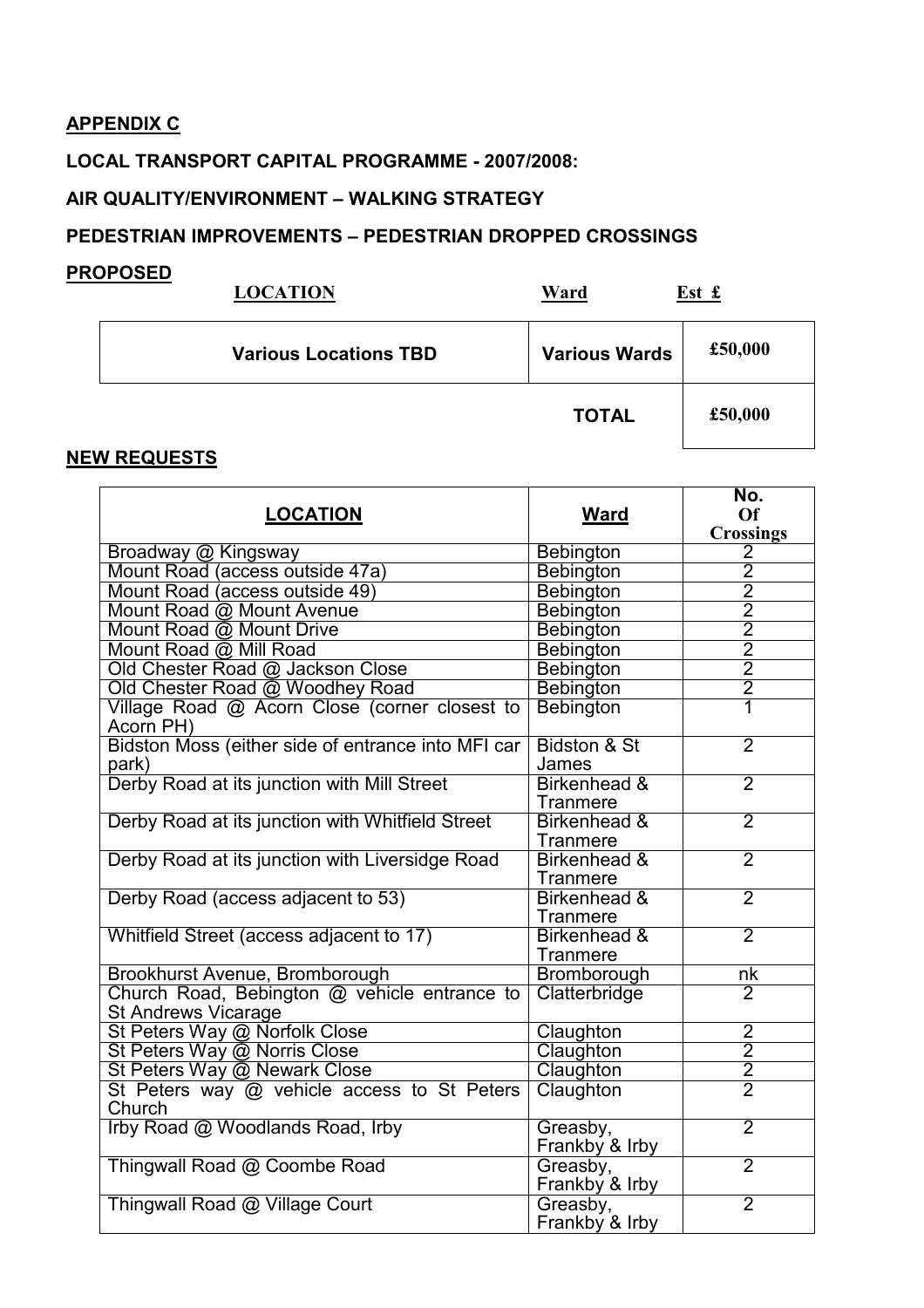| <b>APPENDIX C (Continued)</b>                                                                  |                           |                                                                       |
|------------------------------------------------------------------------------------------------|---------------------------|-----------------------------------------------------------------------|
|                                                                                                |                           |                                                                       |
| Graham Road (adjacent to Applegarth)                                                           | Hoylake &                 | 1                                                                     |
|                                                                                                | <b>Meols</b>              | nk                                                                    |
| North Parade/Meols Parade, Meols                                                               | Hoylake &<br><b>Meols</b> |                                                                       |
| Eaton Street @ Grosvenor Street, Liscard                                                       | Liscard                   | $\overline{2}$                                                        |
| Junction of Moseley Avenue and Wallasey Road                                                   | Liscard                   | $\overline{2}$                                                        |
| Liscard Crescent @ entrance to Shopmobility                                                    | Liscard                   | $\overline{2}$                                                        |
| Centre                                                                                         |                           |                                                                       |
| Manor Road, Liscard (outside 26 Club)                                                          | Liscard                   | $\overline{2}$                                                        |
| <b>Rullerton Road and Neville Road</b>                                                         | Liscard                   | $\overline{2}$                                                        |
| <b>Rullerton Road and Colville Road</b>                                                        | Liscard                   | $\frac{2}{2}$                                                         |
| Seaview Road - Access between Kwik Fit and                                                     | Liscard                   |                                                                       |
| <b>Stanley Public House</b>                                                                    |                           |                                                                       |
| <b>St Albans Road, Liscard</b>                                                                 | Liscard                   | 16                                                                    |
| <b>Torrington Road and Rullerton Road</b>                                                      | Liscard                   | $\overline{2}$                                                        |
| Wallasey Road - Entry at side of no. 49                                                        | Liscard                   | $\frac{1}{2}$                                                         |
| Douglas Drive @ Neva Avenue                                                                    | Moreton West &            |                                                                       |
|                                                                                                | Saughall Massie           |                                                                       |
| Douglas Drive @ Doreen Avenue                                                                  | Moreton West &            | $\overline{2}$                                                        |
|                                                                                                | Saughall Massie           |                                                                       |
| Douglas Drive @ Francis Avenue                                                                 | Moreton West &            | $\overline{2}$                                                        |
|                                                                                                | Saughall Massie           |                                                                       |
| <b>Coastal Drive, New Brighton</b>                                                             | New Brighton              | nk                                                                    |
| Bedford Road @ Corinthian Street                                                               | <b>Rock Ferry</b>         |                                                                       |
| Corinthian Street @ Howson Street                                                              | <b>Rock Ferry</b>         |                                                                       |
| Gothic Street (access adjacent to no. 36)                                                      | Rock Ferry                |                                                                       |
| Gothic Street (access adjacent to no. 47)                                                      | Rock Ferry                |                                                                       |
| King Street (at its junction with Sefton Road)                                                 | <b>Rock Ferry</b>         |                                                                       |
| King Street (at its junction with Acton Road)                                                  | <b>Rock Ferry</b>         | $\frac{2}{2}$ $\frac{2}{2}$ $\frac{2}{2}$ $\frac{2}{2}$ $\frac{2}{2}$ |
| King Street (at its junction with Wilton Road)                                                 | <b>Rock Ferry</b>         |                                                                       |
| King Street (at its junction with Queens Road)                                                 | <b>Rock Ferry</b>         | $\frac{1}{2}$                                                         |
| Lees Avenue (access adjacent to no. 60)                                                        | Rock Ferry                |                                                                       |
| ees Avenue at its junction with Gothic Street                                                  | <b>Rock Ferry</b>         | 2                                                                     |
| Lees Avenue @ Ionic Street                                                                     | <b>Rock Ferry</b>         | $\overline{2}$                                                        |
| Nelson Road (access adjacent to Derby Arms                                                     | <b>Rock Ferry</b>         | 2                                                                     |
| Public House)                                                                                  |                           |                                                                       |
| Nelson Road @ entrance to Nelson Court                                                         | Rock Ferry                | $\overline{2}$                                                        |
| New Chester Road (at its junction with Nelson                                                  | <b>Rock Ferry</b>         | $\overline{2}$                                                        |
| Road)                                                                                          |                           |                                                                       |
| New Chester Road (at its junction with King                                                    | <b>Rock Ferry</b>         | $\overline{2}$                                                        |
| Street)                                                                                        |                           |                                                                       |
| St Paul's Road @ Thorsway                                                                      | Rock Ferry                | $\overline{2}$                                                        |
| Thorsway @ Rock Close                                                                          | Rock Ferry                | $\overline{2}$                                                        |
| Woodward Road (outside 126)                                                                    | Rock Ferry                | 1<br>2                                                                |
| Arrowe Park Road, Upton (between 17 & 19)                                                      | Upton                     |                                                                       |
| Salacre Lane @ Slingsby Drive                                                                  | Upton                     | $\overline{2}$<br>$\overline{2}$                                      |
| Slingsby Drive at entrance to St Mary's Court                                                  | <b>Upton</b>              | $\overline{2}$                                                        |
| Walllingford Road @ Old Greasby Road                                                           | Upton                     | $\overline{2}$                                                        |
| <b>Claremount Road and Harrow Road</b><br><b>Claremount Road and Church Hill</b>               | Wallasey                  | $\overline{2}$                                                        |
|                                                                                                | <b>Wallasey</b>           | 10                                                                    |
| Grove Road @ Parkway, The Leas, The Willows,<br>Conniston Avenue and Sandcliffe Road, Wallasey | Wallasey                  |                                                                       |
|                                                                                                |                           |                                                                       |
| Village<br>Harrison Drive @ Springvale, Wallasey Village                                       | Wallasey                  |                                                                       |
| Wallasey Village at its junction with Sandiways                                                | Wallasey                  | $\frac{2}{2}$                                                         |
| Road                                                                                           |                           |                                                                       |
| Wallasey Village<br>(entrance adjacent to<br>The                                               | Wallasey                  | $\overline{2}$                                                        |
| Farmers Arms Public House)                                                                     |                           |                                                                       |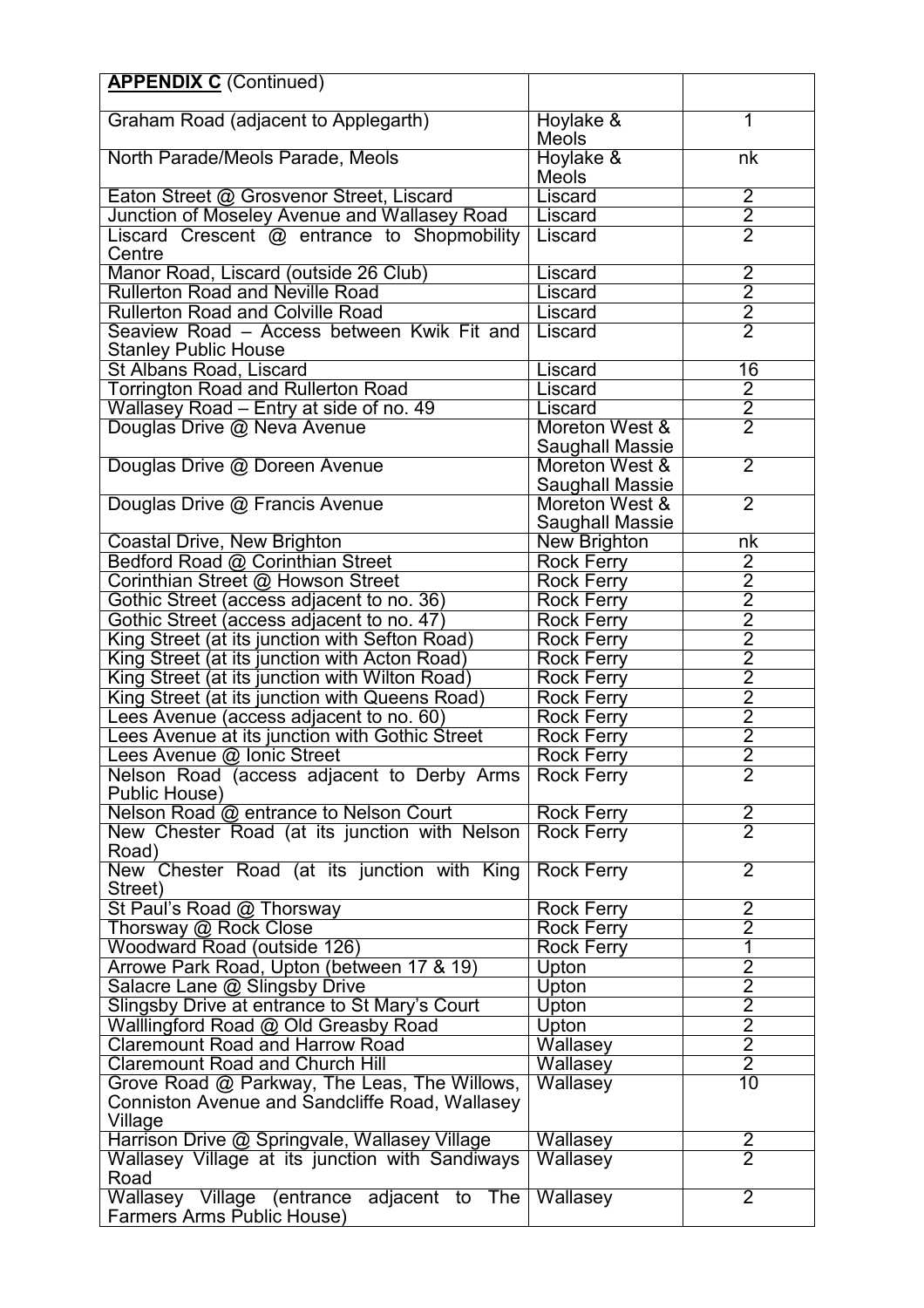| Wallasey Village (entrances fronting Classic Cars   Wallasey<br>of Wirral     |             |  |
|-------------------------------------------------------------------------------|-------------|--|
| South Parade, West Kirby @ Coronation Gardens   West Kirby &                  | Thurstaston |  |
| South Parade, West Kirby (disabled bays opp.   West Kirby &<br>Salisbury Ave) | Thurstaston |  |

# PREVIOUS REQUESTS

| Millfield Close, Bebington (junction School Lane) | <b>Bebington</b>                   |                 |
|---------------------------------------------------|------------------------------------|-----------------|
| Delamere Close @ Forth Avenue                     | <b>Bidston &amp; St</b>            | $\frac{2}{2}$   |
|                                                   | James                              |                 |
| <b>Chester Street (refuge near Market Street)</b> | Birkenhead &                       | $\overline{3}$  |
|                                                   | Tranmere                           |                 |
| <b>Cleveland Street</b>                           | Birkenhead &                       | n <sub>k</sub>  |
|                                                   | Tranmere                           |                 |
| <b>Shore Road</b>                                 | Birkenhead &                       | $\overline{11}$ |
|                                                   | Tranmere                           |                 |
| <b>Duncan Street</b>                              | Birkenhead &                       | 4               |
|                                                   | Tranmere                           |                 |
| Duncan Street @ Gertrude Street                   | Birkenhead &                       | $\overline{2}$  |
|                                                   | Tranmere                           |                 |
| Duncan Street @ Albion Street                     | Birkenhead &                       | $\overline{2}$  |
|                                                   | Tranmere                           |                 |
| St Mary's Gate @ Chester Street                   | Birkenhead &                       | $\overline{2}$  |
|                                                   | <b>Tranmere</b>                    |                 |
| <b>Waterloo Place</b>                             | Birkenhead &                       | $\overline{4}$  |
|                                                   | Tranmere                           |                 |
| Thomas Street @ non-public entrance to M53        | Birkenhead &                       | $\overline{2}$  |
| Ford                                              | Tranmere                           |                 |
| Grange Road East @ Argyle Street                  | Birkenhead &                       | $\overline{2}$  |
|                                                   | Tranmere                           |                 |
| Gamlin Street (o/s No. 1 & 29)                    | <b>Birkenhead</b>                  | 4               |
| Market Street (between Argyle Street & Adelphi    | Birkenhead &                       | $\overline{24}$ |
| Street)                                           | Tranmere                           |                 |
|                                                   |                                    |                 |
| Bromborough Road @ entrance to RAFA Club          | Clatterbridge                      | $\overline{2}$  |
| Lingdale Road North @ Upton Road, Claughton       | Claughton                          | $\overline{2}$  |
| Greasby Road @ Norwood Road                       | Greasby,                           | $\overline{2}$  |
|                                                   | Frankby & Irby                     |                 |
|                                                   |                                    |                 |
| Greasby Road o/s 249 near shops                   | Greasby,                           |                 |
|                                                   | Frankby & Irby                     | 4               |
| Greasby Road @ Broadway                           | Greasby,                           | $\overline{2}$  |
|                                                   | Frankby & Irby                     |                 |
| Greasby Road @ Wood Lane                          | Greasby,                           |                 |
|                                                   | Frankby & Irby                     |                 |
| <b>Wood Lane</b>                                  | Greasby,                           | Possible 40     |
|                                                   | Frankby & Irby                     |                 |
| Barton Road-Penrhos Road to Service Road r/o      | Hoylake                            | 12              |
| Kings Gap                                         |                                    |                 |
| Chapel Road, Hoylake                              | Hoylake &                          | $\overline{8}$  |
|                                                   | Meols                              |                 |
| Market Street, Hoylake (Hoyle Road to Shaw        | Hoylake<br>$\overline{\mathbf{g}}$ | $\overline{22}$ |
| Street)                                           | <b>Meols</b>                       |                 |
| Rycroft Road @ Birkenhead Road, Meols             | Hoylake &                          | $\overline{2}$  |
|                                                   | <b>Meols</b>                       |                 |
| St John's Close, Meols                            | Hoylake &                          | $\overline{2}$  |
|                                                   | Meols                              |                 |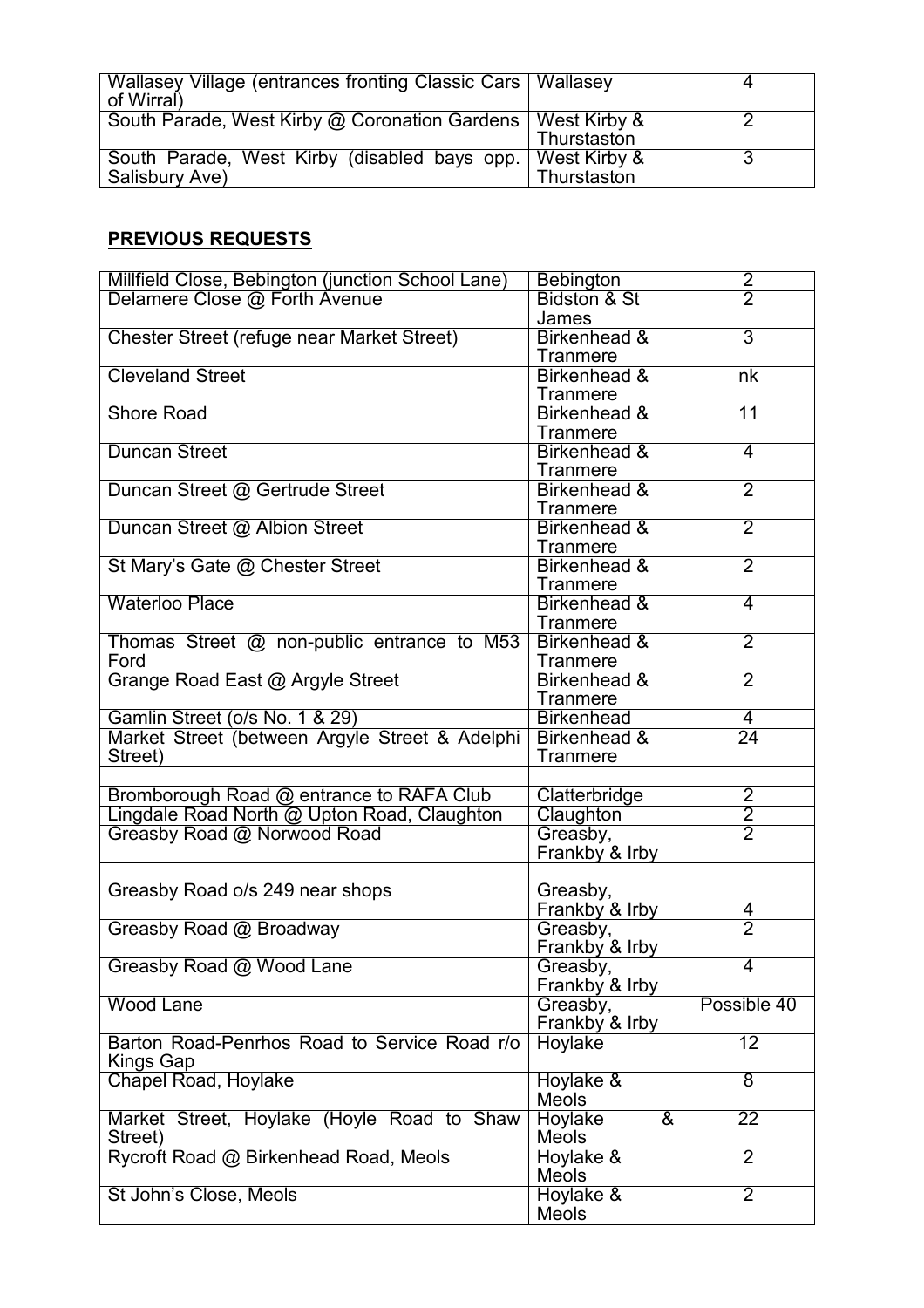| Leasowe Road (at slip road to North Wallasey   Leasowe |                         | $\overline{8}$                   |
|--------------------------------------------------------|-------------------------|----------------------------------|
| Approach Road)                                         |                         |                                  |
| Leasowe Road, Leasowe (Pasture Road to                 | Leasowe &               | 10                               |
| Twickenham Drive)                                      | <b>Moreton East</b>     |                                  |
| Twickenham Drive, Leasowe (Drake Road to               | Leasowe &               | 4                                |
|                                                        |                         |                                  |
| Twickenham Drive side road)                            | <b>Moreton East</b>     |                                  |
| Martins Lane o/s The Primrose                          | Liscard                 | $\overline{2}$<br>$\overline{2}$ |
| <b>Martins Lane/Greenwood Lane</b>                     | Liscard                 |                                  |
| Ruskin Avenue, Wallasey                                | Liscard                 | nk                               |
| Water Street, Egremont                                 | Liscard                 | $\frac{2}{2}$                    |
| Withens Lane, Wallasey (outside Saddlers Pub           | Liscard                 |                                  |
| and British Legion)                                    |                         |                                  |
| Berrylands Road o/s no. 2. Ramp required for           | Moreton West &          | 1                                |
| elderly residents                                      | Saughall Massie         |                                  |
| Borrowdale Road (Burrell Drive to Hoylake Road)        | Moreton West &          | nk                               |
|                                                        | Saughall Massie         |                                  |
| <b>Nursery Close</b>                                   | Oxton                   | 1                                |
| Shrewsbury Road, Oxton (Palm Hill to Alton)            | Oxton                   | $\overline{8}$                   |
| Road)                                                  |                         |                                  |
| Spurstow Close, Oxton (junction Calveley Close)        | Oxton                   | $\overline{2}$                   |
| Talbot Road, Oxton (Townfield Lane to Holm             | Oxton                   | $\overline{6}$                   |
| Lane                                                   |                         |                                  |
| Village Road/Claughton Firs, Oxton                     | Oxton                   | $\frac{4}{2}$                    |
| Woodchurch Road @ Woodchurch Court (opp                | Oxton                   |                                  |
| Oakdene Road                                           |                         |                                  |
| Bankside Road @ Old Chester Road, Rock Ferry           | <b>Rock Ferry</b>       | $\overline{2}$                   |
| Grenville Way/Grenville Road, Rock Ferry               | Rock Ferry              | $\overline{3}$                   |
| Hurst Bank @ Old Chester Road, Rock Ferry              | <b>Rock Ferry</b>       | $\overline{2}$                   |
| Southdale Road (2 entries o/s 2 and 42)                | <b>Rock Ferry</b>       | $\overline{4}$                   |
| <b>Matthew Street, Wallasey</b>                        | Seacombe                | $\overline{6}$                   |
| Ferny Brow Road @ Car Bridge Road                      | Upton                   | $\overline{2}$                   |
| Leeswood Road, Woodchuch (junction with                | Upton                   | $\overline{2}$                   |
| Arrowe Park Road)                                      |                         |                                  |
| Orrets Meadow @ Carr Bridge Road                       | Upton                   | $\overline{2}$                   |
| Burbo Way @ The Channel/The Banks                      | Wallasey                | $\overline{2}$                   |
| Kingsway (between 27 & 29 access to Tennis             | Wallasey                | $\overline{2}$                   |
| Courts), Wallasey                                      |                         |                                  |
| Marshlands Road, Wallasey                              | Wallasey                | 4                                |
| Mockbeggar Drive @ Mockbeggar Wharf                    | Wallasey                | $\overline{2}$                   |
| Black Horse Hill @ entrance to cemetery                | West Kirby &            | $\overline{2}$                   |
|                                                        | Thurstaston             |                                  |
| Sandy Lane/Village Road (2 entrances into Moby         | <b>West Kirby &amp;</b> | 4                                |
| Dick)                                                  | Thurstaston             |                                  |
| <b>Bridge Road/Meols Drive (West Kirby)</b>            | <b>West Kirby</b>       | $\overline{2}$                   |
|                                                        |                         |                                  |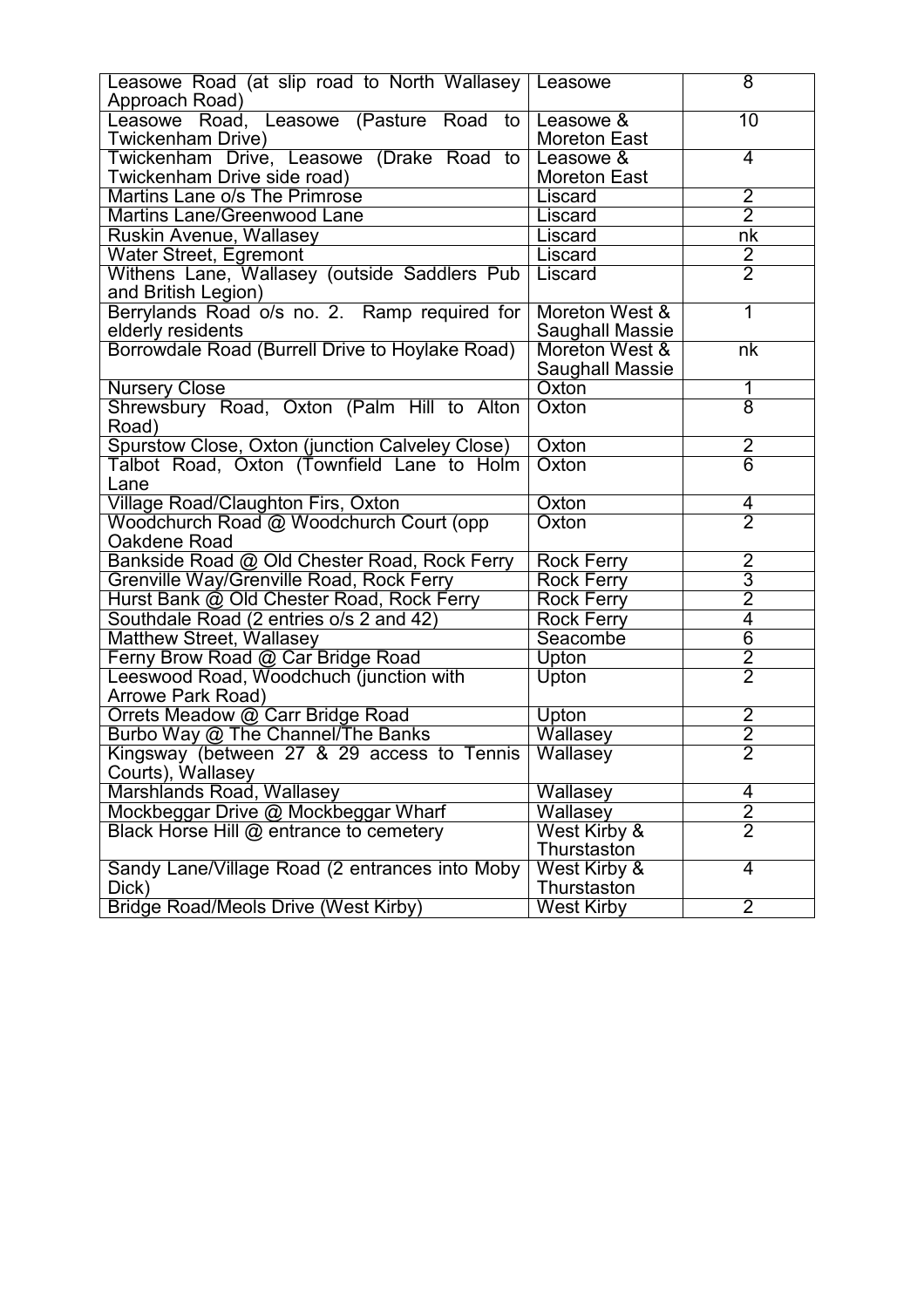## APPENDIX D

## LOCAL TRANSPORT CAPITAL PROGRAMME - 2008/2009:

## AIR QUALITY / ENVIRONMENT – WALKING STRATEGY

## PEDESTRIAN IMPROVEMENTS - REFUGES, FOOTWAYS & RADII IMPROVEMENTS

#### PROPOSED

| Location:                                                     | Ward:                     | <b>Scheme</b> | $Est: \tE$ |
|---------------------------------------------------------------|---------------------------|---------------|------------|
| Grange Road West/Grange Mount, (Claughton Ward)<br>Birkenhead |                           | Refuge        | £15,000    |
| Cathcart Street, Birkenhead                                   | (Bidston & St James Ward) | Refuge        | £15,000    |
|                                                               |                           |               |            |
|                                                               |                           | <b>TOTAL</b>  | £30,000    |
| <b>RESERVE LIST</b>                                           |                           |               |            |
| Location:                                                     | Ward <sup>.</sup>         | Schama        | Fst:       |

| LUCAUUII.               | vvaru.                 | ocheme | ESL.    |
|-------------------------|------------------------|--------|---------|
| Bridge Road, West Kirby | (Hoylake & Meols Ward) | Refuge | £15,000 |

## REFUGE ISLANDS - Previous (and new) requests - Investigation Pending

| Location:                                                                     | Ward:                           |
|-------------------------------------------------------------------------------|---------------------------------|
| Arrowe Road/St Nicholas Church, Greasby                                       | (Greasby, Frankby & Irby Ward)  |
| Bayswater Road, New Brighton                                                  | (Wallasey Ward)                 |
| Bebington Road (nr Egerton Park)                                              | (Rock Ferry Ward)               |
| Bidston Rd (between Howbeck &<br>Ashburton)                                   | (Claughton Ward)                |
| Bidston Road/Talbot Road, Oxton                                               | (Oxton Ward)                    |
| <b>Birkett Ave/Reeds Lane, Leasowe</b>                                        | (Leasowe & Moreton East Ward)   |
| Black Horse Hill/Column Rd, West Kirby                                        | (West Kirby & Thurstaston Ward) |
| Borough Road/Irvine Road, Tranmere                                            | (Prenton Ward)                  |
| Borough Road, Seacombe                                                        | (Seacombe Ward)                 |
| Bromborough Rd (between Ellens Ln-                                            | (Bebington Ward)                |
| Church Rd)                                                                    |                                 |
| Column Road, West Kirby                                                       | (West Kirby & Thurstaston Ward) |
| Conway St/Vittoria St, B'head                                                 | Birkenhead & Tranmere Ward)     |
| Cross Lane (o/s Co-op)                                                        | Bebington Ward)                 |
| Deva Road, West Kirby                                                         | (Birkenhead & Tranmere Ward)    |
| Dovepoint Road/Birkenhead Road, Meols                                         | (Hoylake & Meols Ward)          |
| Frankby Road, Greasby                                                         | Greasby, Frankby & Irby Ward)   |
| Gerald Road/Wellington road, Oxton                                            | Oxton Ward)                     |
| Grange Road West/Oxton Road,<br><b>Birkenhead</b>                             | (Birkenhead & Tranmere Ward)    |
| Grange Road/Ashburton Rd, Heatherdene   (West Kirby & Thurstaston Ward)<br>Rd |                                 |

(Continued)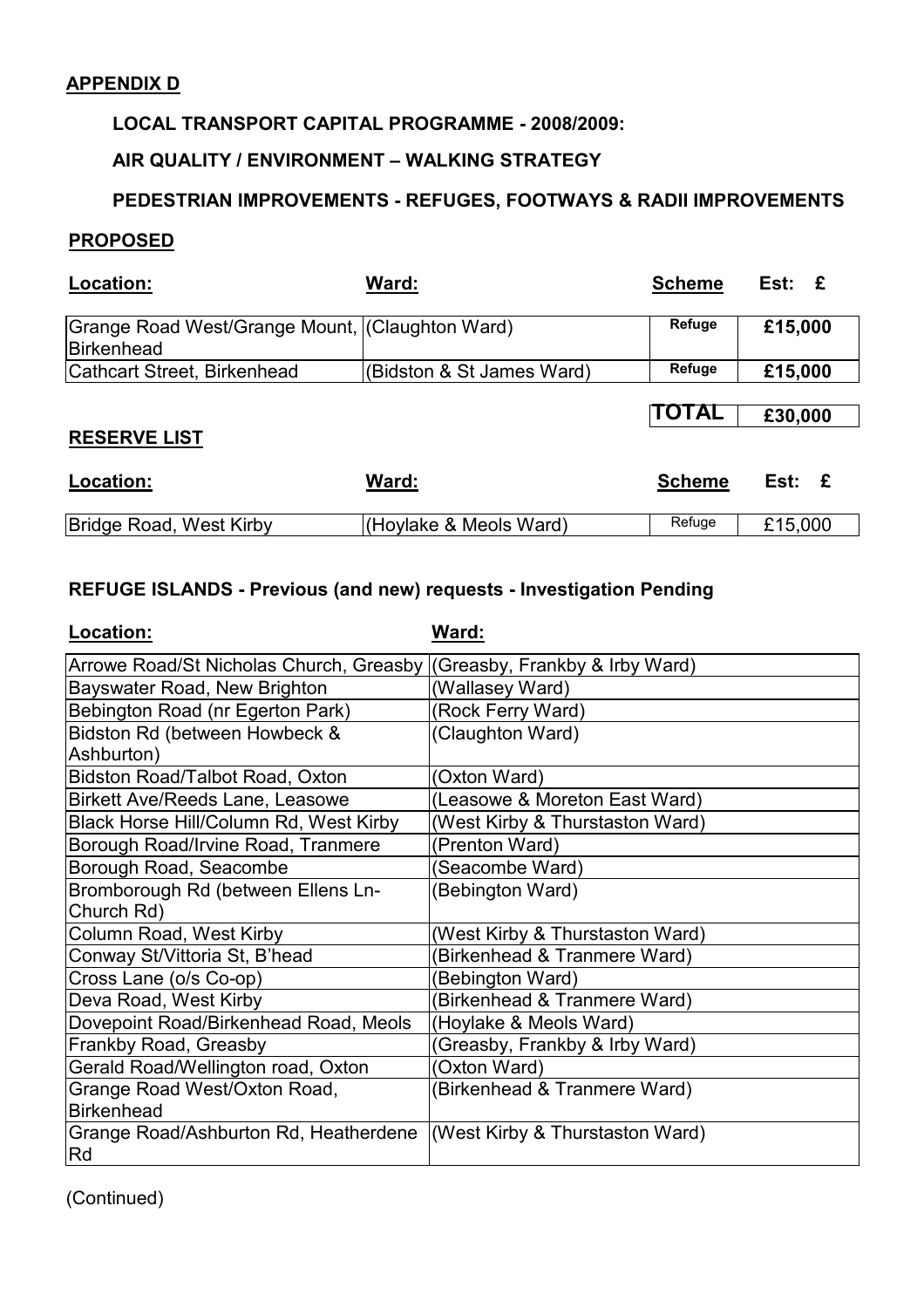# **APPENDIX D** (Continued)

| Hilbre View, West Kirby                                            | (Birkenhead & Tranmere Ward)     |
|--------------------------------------------------------------------|----------------------------------|
| Kings Lane, Bebington (nr Bebington                                | (Bebington Ward)                 |
| Road)                                                              |                                  |
| Kings Road, Bebington                                              | (Bebington Ward)                 |
| Teehey Lane (between Kennet-                                       | (Bebington Ward)                 |
| Brackenwood Rd)                                                    |                                  |
| Marsden Court/Rake Lane, New Brighton                              | (New Brighton Ward)              |
| Maryland Lane, Moreton                                             | (Moreton West & Saughall Massie) |
| Mill Lane/Greasby Rd, Greasby                                      | (Greasby, Frankby & Irby Ward)   |
| Park Road South, Birkenhead                                        | (Claughton Ward)                 |
| Park Road West, Birkenhead                                         | (Claughton Ward)                 |
| <b>Prenton Road West, Prenton</b>                                  | (Prenton Ward)                   |
| Queen Street, Liscard                                              | (Liscard Ward)                   |
| Rake Lane/Sandfield Road, New Brighton                             | (New Brighton Ward)              |
| Seaview Road, Wallasey                                             | (Wallasey/Liscard/New Brighton)  |
| Shrewsbury Rd (nr Alton Road)                                      | (Oxton Ward)                     |
| Slatey Road, Birkenhead                                            | (Claughton/Oxton Wards)          |
| Storeton Road, Oxton                                               | (Oxton Ward)                     |
| Storeton Road, Prenton                                             | (Prenton Ward)                   |
| <b>Talbot Road, Oxton</b>                                          | (Oxton Ward)                     |
| Tollemache Rd – Near Mercer Rd, Bidston  (Bidston & St James Ward) |                                  |
| Whetstone Lane/Exmouth Street,                                     | (Birkenhead & Tranmere Ward)     |
| Birkenhead                                                         |                                  |
| Woodchurch Rd - Nr Dovedale Close,                                 | (Oxton Ward)                     |
| Oxton                                                              |                                  |
| Woodchurch Rd (between Sainsburys &                                | (Oxton Ward)                     |
| The Swan)                                                          |                                  |
| Woodchurch Road, Prenton                                           | (Oxton/Prenton Wards)            |

# NEW FOOTWAY - Previous (and new) requests - Investigation Pending

Location: Ward:

| Birkett Ave/Bidston Bypass, Bidston   | (Leasowe & Moreton East Ward)                   |
|---------------------------------------|-------------------------------------------------|
| Brimstage Rd, - Nr Brimstage Hall,    | (partiallyClatterbridge Ward)                   |
| Brimstage                             |                                                 |
| Clatterbridge Rd, C'bridge & Thornton | (Clatterbridge Ward)                            |
| Hough                                 |                                                 |
| Hill Bark Road, Frankby               | (Greasby, Frankby & Irby Ward)                  |
| Kingsmead Road South, Oxton           | Claughton/Oxton Wards)                          |
| Mill Hill Road, Irby                  | (Greasby, Frankby & Irby Ward)                  |
| Neston Road, Thornton Hough           | (Clatterbridge Ward)                            |
| Poulton Road/Crompton Road, Spital    | (Clatterbridge Ward)                            |
| Raby Hall Road, Bromborough           | (Clatterbridge Ward)                            |
| Sandcliffe Road, Wallasey             | (Wallasey Ward)                                 |
| West Kirby Rd/Saughall Massie Rd,     | (Hoylake & Meols/Moreton West & Saughall Massie |
| Moreton                               | Wards)                                          |

(Continued)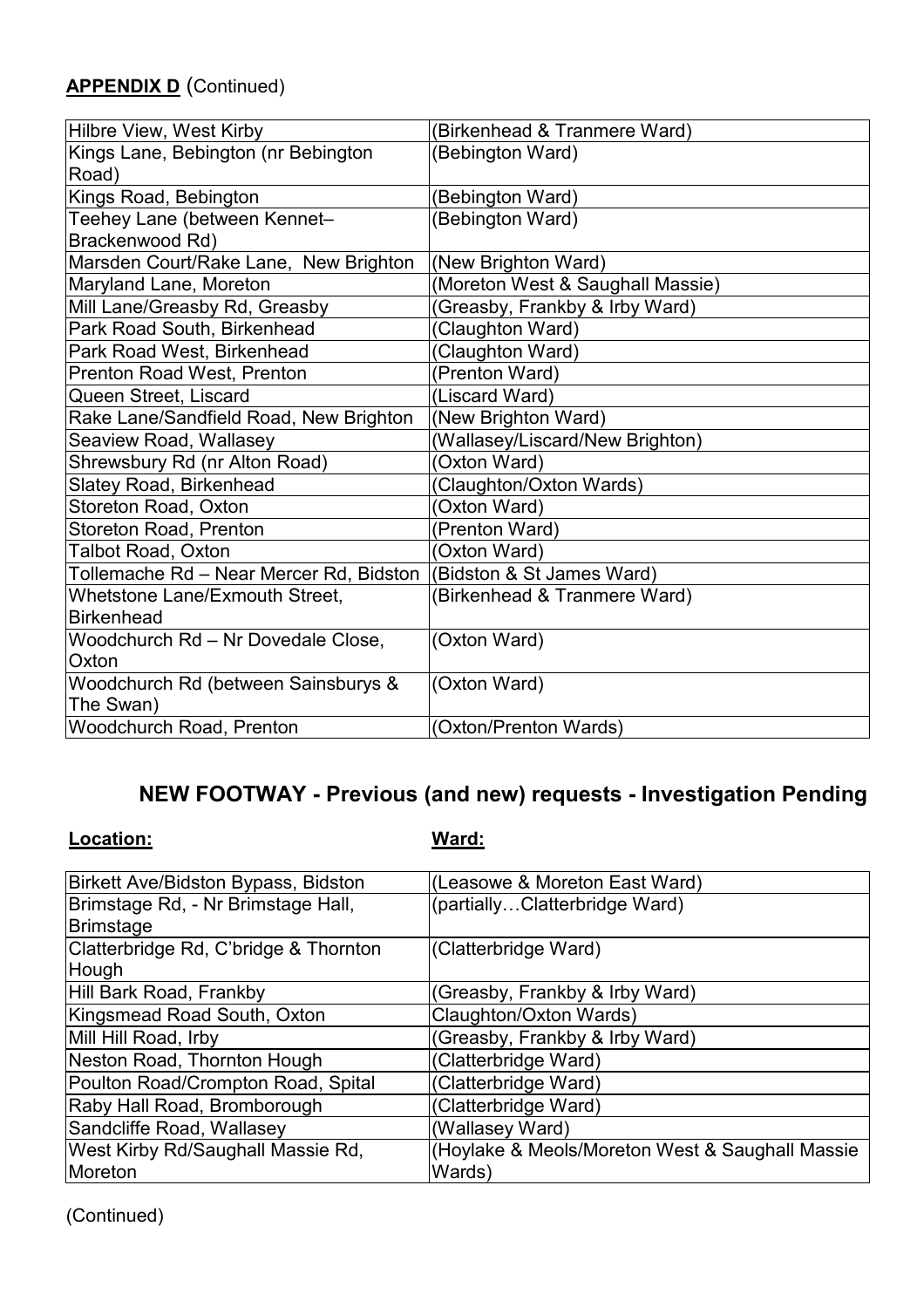# APPENDIX D (Continued)

# RADII IMPROVEMENT - Previous (and new) requests - Investigation Pending

| Location:                                    | Ward:                                            |
|----------------------------------------------|--------------------------------------------------|
| Boundary Road, Bidston                       | (Bidston & St James Ward)                        |
| Gayton Ave/Thornton Rd, Higher<br>Bebington  | (Bebington Ward)                                 |
| Gerard Road, West Kirby                      | (West Kirby & Thurstaston Ward)                  |
| Grange Cross Lane/Column Rd, Newton          | (West Kirby & Thurstaston Ward)                  |
| Heath Road/Pulford Road, Bebington           | (Bebington Ward)                                 |
| Heswall Ave/Thornton Rd, Higher<br>Bebington | (Bebington Ward)                                 |
| Heywood Boulevard, Thingwall                 | (Prenton Ward)                                   |
| Thornton Road, Higher Bebington              | (Bebington/Rock Ferry Wards)                     |
| Town Meadow Lane/Millhouse Lane,             | (Moreton West & Saughall Massie Ward)            |
| Moreton                                      |                                                  |
| Upton Road, Moreton                          | (Moreton West & S Massie /Leasowe & S Massie)    |
| <b>West Kirby (various)</b>                  | (Hoylake & Meols/West Kirby & Thurstaston Wards) |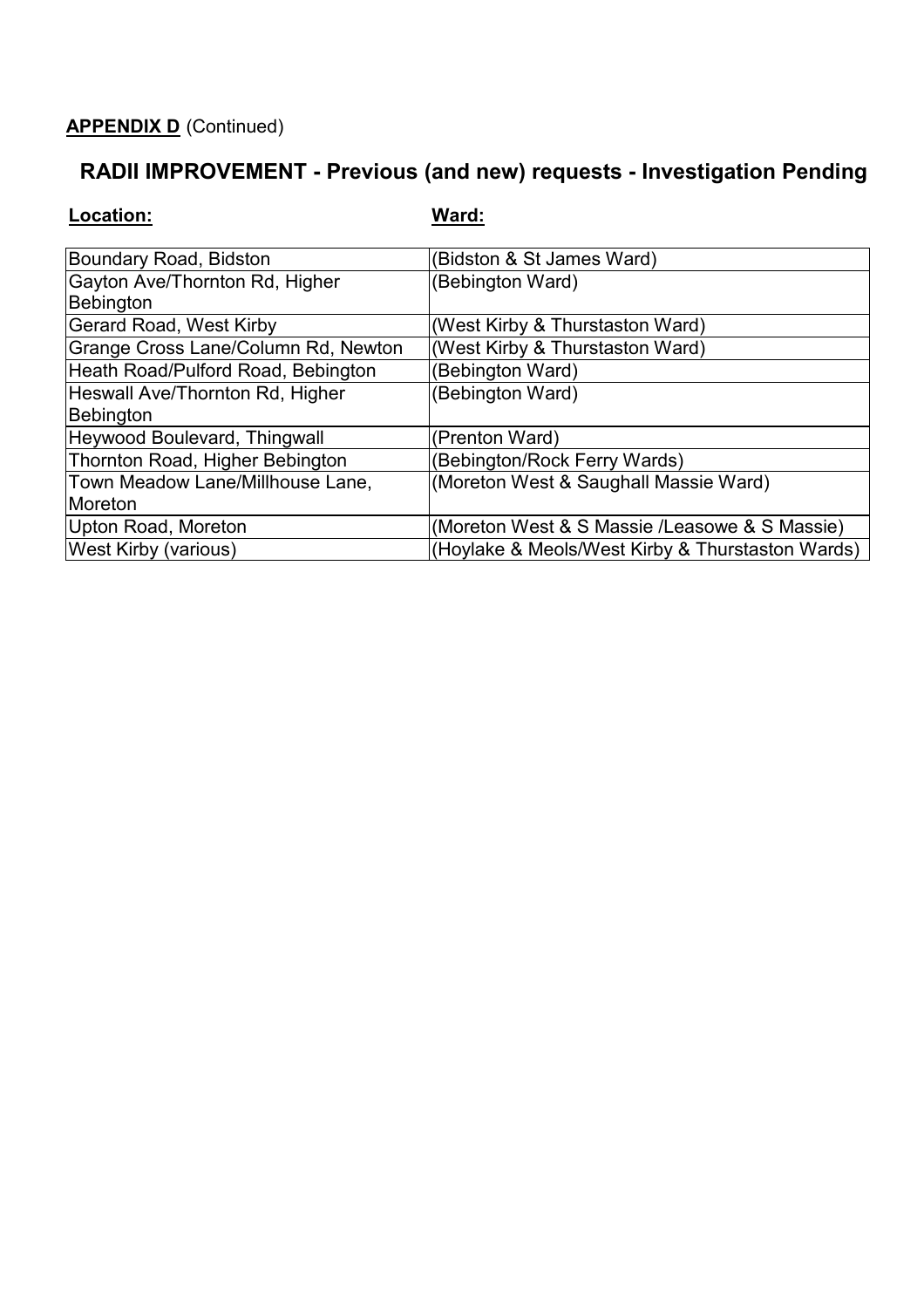## APPENIDX E

| Question                                                                | Cllr - Bromborough/Eastham                                                                                                                                                                                                                                                                                                                                                                                                                                                                                                                                                     | Cllr - Bromborough/Eastham                                                                                                                                                                             | Cllr - Bromborough/Eastham                                                                                                                                                                                                                   |
|-------------------------------------------------------------------------|--------------------------------------------------------------------------------------------------------------------------------------------------------------------------------------------------------------------------------------------------------------------------------------------------------------------------------------------------------------------------------------------------------------------------------------------------------------------------------------------------------------------------------------------------------------------------------|--------------------------------------------------------------------------------------------------------------------------------------------------------------------------------------------------------|----------------------------------------------------------------------------------------------------------------------------------------------------------------------------------------------------------------------------------------------|
| 1. Were these projects chosen by<br>Members of the Area Forum?          | The series of crossings in the areas of<br>Tarvin Road, Kelsall Avenue and<br>Delamere Avenue were suggestions I<br>made.                                                                                                                                                                                                                                                                                                                                                                                                                                                      | The projects arose from problems<br>which had been raised by members of<br>the public over the previous few years<br>and were chosen by members of the<br>Area Forum.                                  | Chosen by Councillors and Community<br>Representatives, after consultation with<br>community groups, at least in<br>Bromborough ward.                                                                                                        |
| 2. How were you involved in the<br>decision?                            | I commented on these suggestions to<br>colleagues closely involved in<br>prioritising.                                                                                                                                                                                                                                                                                                                                                                                                                                                                                         | There was an informal meeting of<br>members, including community reps.                                                                                                                                 | Yes                                                                                                                                                                                                                                          |
| 3. What do you think about the<br>results?                              | The modest cost proposals are<br>attractive and beneficial to residents<br>with prams, elderly with electric<br>buggies and positively support access<br>for disability.                                                                                                                                                                                                                                                                                                                                                                                                       | It helps that we are able to explain to<br>people that their views can be acted<br>on.                                                                                                                 | The results were satisfactory, although<br>the process could have been started<br>much earlier, so that more time would<br>have been available to explore<br>alternative (match) funding, particularly<br>for the Winstanley Street project. |
| 4. Do you wish this funding to<br>continue?                             | Funding offers flexibility for elected<br>members to identify a problem and<br>seek solutions.                                                                                                                                                                                                                                                                                                                                                                                                                                                                                 | Yes – it is particularly important that we<br>start now, so we need to know that the<br>system will continue in the future so<br>that we can build in long term planning.                              | Yes                                                                                                                                                                                                                                          |
| 5. What suggestions do you have for<br>spending this funding in 2008/9? | I would like to suggest 'white on red'<br>SLOW markings on Bridle Rd,<br>Eastham. The aim is to warn drivers<br>leaving the A41 and turning into local<br>roads. In addition a reminder of 30<br>with a roundel is desirable if one can<br>be fitted in. I'd suggest that the SLOW<br>markings should go:<br>near Handford Ave (where there is<br>$\sim$<br>none) close to Lyndale Ave<br>near Heygarth Rd (where there is<br>$\bar{a}$<br>a white one)<br>and at Bromborough between<br>$\overline{\phantom{a}}$<br>Manor Rd and Bridle Close (where<br>there is a white one) | We are again moving rapidly through<br>the year. We still have projects not<br>completed. If we can work on our<br>problem areas we can look for ways of<br>involving other partners in joint funding. | There is adequate time to consult on<br>community views, particularly with the<br>extra funding made available to Area<br>Forums in the last Council budget.                                                                                 |
| 6. How do you think you could be<br>more involved in the decisions?     | Due to work I was happy to delegate to<br>colleagues. A list of suggestions from<br>Forum Members and elected members<br>could be produced and a timetable for<br>the decision making process sent out.                                                                                                                                                                                                                                                                                                                                                                        | We can do this only with a long term<br>perspective. We need to be planning<br>now for 2009/10.                                                                                                        | The problem is involving the person in<br>the street. Perhaps the councillors and<br>community groups could come up with<br>suggestions which could be added to<br>by others, this in time for the October<br>meeting.                       |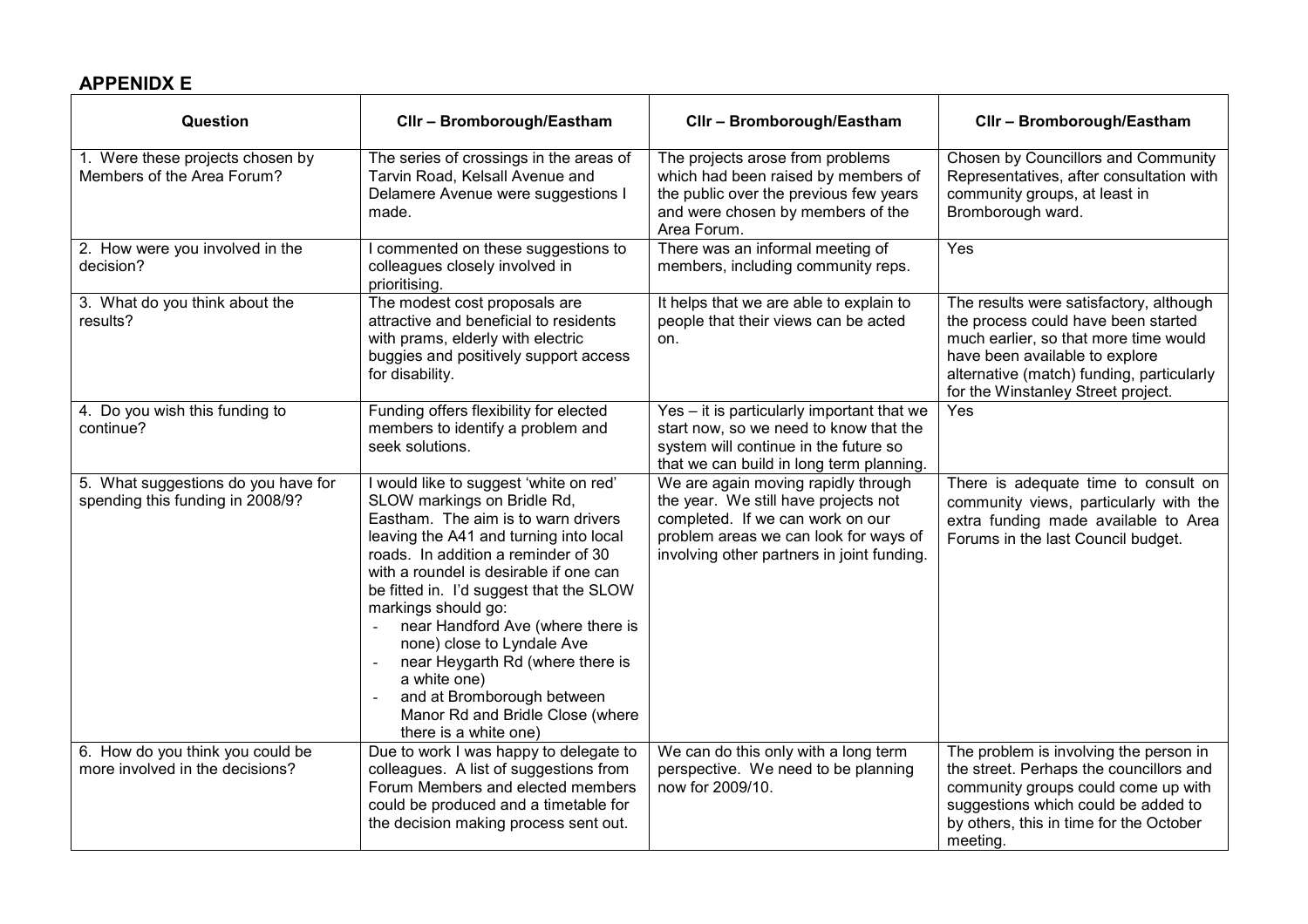| Question                                                                | Cllr - Bromborough/Eastham                                                                                                                                                                               | <b>Community Rep-</b><br>Bromborough/Eastham                                                                                                                                                                                                                                                                                                                                                                                                                 | <b>Community Rep-</b><br><b>Bromborough/Eastham</b>                                                                                                                                                                                                                                                                                                                                                                                                                                                                                                                         |
|-------------------------------------------------------------------------|----------------------------------------------------------------------------------------------------------------------------------------------------------------------------------------------------------|--------------------------------------------------------------------------------------------------------------------------------------------------------------------------------------------------------------------------------------------------------------------------------------------------------------------------------------------------------------------------------------------------------------------------------------------------------------|-----------------------------------------------------------------------------------------------------------------------------------------------------------------------------------------------------------------------------------------------------------------------------------------------------------------------------------------------------------------------------------------------------------------------------------------------------------------------------------------------------------------------------------------------------------------------------|
| 1. Were these projects chosen by<br>Members of the Area Forum?          | Yes                                                                                                                                                                                                      | Yes                                                                                                                                                                                                                                                                                                                                                                                                                                                          | Comments in writing rather than on<br>questionnaire.                                                                                                                                                                                                                                                                                                                                                                                                                                                                                                                        |
| 2. How were you involved in the<br>decision?                            | As a Ward Councillor in consultation<br>with local residents and community<br>groups.                                                                                                                    | Individual forum representatives spoke<br>about the need for their area.                                                                                                                                                                                                                                                                                                                                                                                     | See above                                                                                                                                                                                                                                                                                                                                                                                                                                                                                                                                                                   |
| 3. What do you think about the<br>results?                              | The result was a fair split between<br>Eastham and Bromborough wards after<br>a costing exercise, however the<br>process could have been started<br>earlier.                                             | OK, but a drop in the ocean.<br>It seems unlikely that Port Sunlight will<br>ever get to the top of the list for street<br>scene improvements while we have to<br>compete for tight funding against more<br>deprived areas.<br>I think that there needs to be a<br>recognition of 'the jewel in Wirral's<br>crown' status of the village so that an<br>amount of funding can be directed to<br>this area which attracts around a<br>million visitors a year. | See above                                                                                                                                                                                                                                                                                                                                                                                                                                                                                                                                                                   |
| 4. Do you wish this funding to<br>continue?                             | Yes                                                                                                                                                                                                      | Yes                                                                                                                                                                                                                                                                                                                                                                                                                                                          | See above                                                                                                                                                                                                                                                                                                                                                                                                                                                                                                                                                                   |
| 5. What suggestions do you have for<br>spending this funding in 2008/9? | This will be decided after consultation<br>with interested parties and a cost for<br>each project is known.                                                                                              | Road names in the village; this is a<br>very basic need for locals and visitors<br>alike.<br>Street lighting in keeping with a<br>conservation area.<br>Dropped kerbs for wheelchairs.                                                                                                                                                                                                                                                                       | "Double yellow lines Hooton pub car park to<br>Torr Park, on Ferry Rd.<br>Double yellow lines one side at top of St<br>Johns Rd, opposite shops to 1st house.<br>Replace Stanley Lane sign at traffic lights<br>by rose bed."<br>Also I suggest a study on parking and<br>avoiding gridlock on Sundays when both<br>churches and (mainly) St Anselms rugby<br>club meet, when the village can become<br>impassable, especially as this is a route for<br>emergency vehicles to the 2 COMAH sites,<br>docks and the new dreaded developments<br>of Biossence and Agi-energy. |
| 6. How do you think you could be<br>more involved in the decisions?     | As a ward councillor I'm fully involved,<br>we also have active local interest<br>groups such as NFRAG and Port<br>Sunlight Residents and Conservation<br>Society as well as the Port Sunlight<br>Trust. | It would be useful to have a list of costs for<br>individual items which would guide us to<br>what was actually achievable. Also this<br>would be a good tool for our Residents and<br>Conservation Society to approach the Trust<br>for matched funding.<br>Also it is difficult for Port Sunlight to make a<br>case for worthwhile projects when it is<br>competing for the same money against<br>more deprived areas.                                     | Comments in writing rather than on<br>questionnaire.                                                                                                                                                                                                                                                                                                                                                                                                                                                                                                                        |